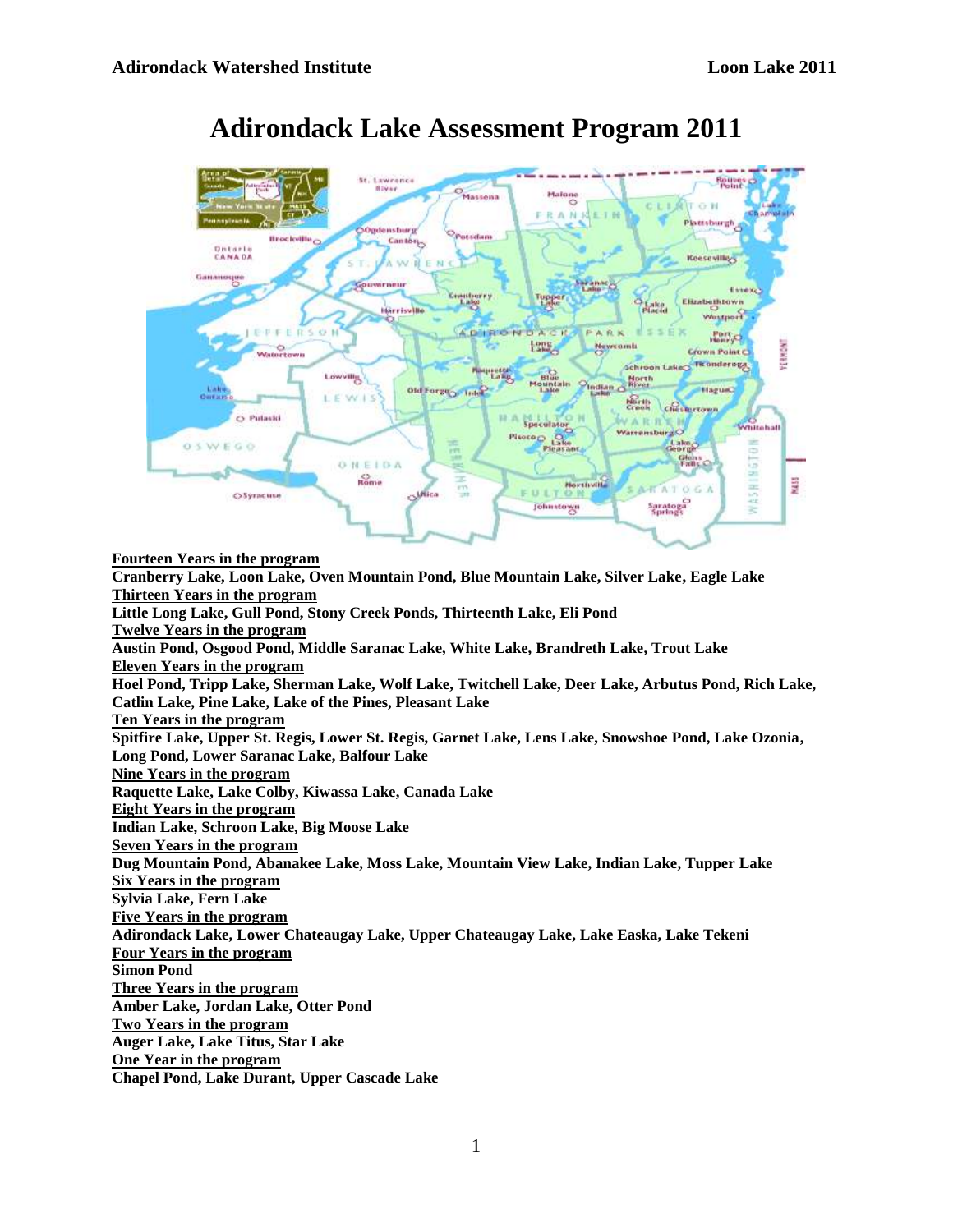## Adirondack Lake

## *Assessment Program*

## **Loon Lake**

## **Summer 2011**

*January 2012*

## **Author**

**Michael De Angelo**

## **Project Participants**

*Michael De Angelo, Environmental Chemist, Aquatics Director of the AWI* Cory Laxson, Research Associate, AWI Elizabeth Yerger, Laboratory and Field Technician, AWI

## Prepared by:

The Adirondack Watershed Institute at Paul Smith's College P.O. Box 244, Paul Smiths, NY 12970-0244 Phone: 518-327-6270; Fax: 518-327-6369; E-mail: mdeangelo@paulsmiths.edu

## Program Management by:

Protect the Adirondacks! Inc. P.O. Box 1180 Saranac Lake, NY 12983 E-mail: ALAP@protectadks.org

© The Adirondack Watershed Institute 2012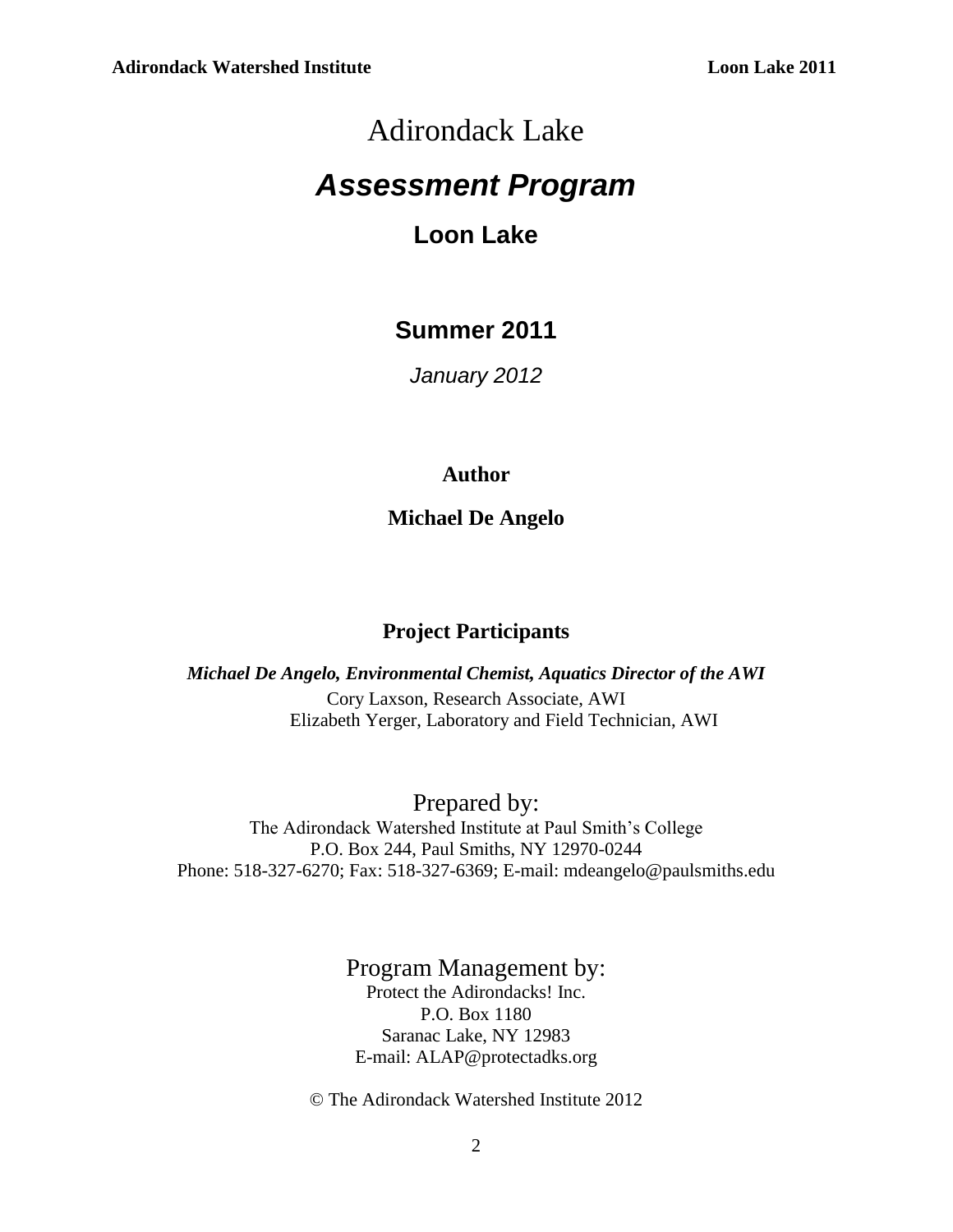#### **Introduction**

The Adirondack Lake Assessment Program is a volunteer monitoring program established by the Residents' Committee to Protect the Adirondacks (RCPA) and the Adirondack Watershed Institute (AWI). The program is now in its' fourteenth year. The program was established to help develop a current database of water quality in Adirondack lakes and ponds. There were 70 participating lakes in the program in 2011.

#### **Methodology**

Each month participants (trained by AWI staff) measured transparency with a secchi disk and collected a 2-meter composite of lake water for chlorophyll-a analysis and a separate 2-meter composite for total phosphorus and other chemical analyses. The participants filtered the chlorophyll-a sample prior to storage. Both the chlorophyll-a filter and water chemistry samples were frozen for transport to the laboratory at Paul Smith's College.

In addition to the volunteer samples, AWI staff sampled water quality parameters in most of the participating lakes as time and weather allowed. In most instances, a 2-meter composite of lake water was collected for chlorophyll-a analysis. Samples were also collected at depths of 1.5 meters from the surface (epilimnion) and within 1.5 meters of the bottom (hypolimnion) for chemical analysis. Once collected, samples were stored in a cooler and transported to the laboratory at Paul Smith's College.

All samples were analyzed AWI staff in the Paul Smith's College laboratory using the methods detailed in *Standard Methods for the Examination of Water and Wastewater, 21 st edition* (Greenberg, *et al*, 2005). Volunteer samples were analyzed for pH, alkalinity, conductivity, color, nitrate, chlorophyll a and total phosphorus concentrations. Samples taken by AWI staff were analyzed for the same parameters, as well as for calcium, chloride, and aluminum concentrations.

#### **Results Summary**

Loon Lake was sampled three times by volunteers in the North Basin in 2011. Samples were collected on the following dates: 6/18/11, 7/16/11, and 8/20/11. Loon Lake was sampled three times by volunteers in the South Basin in 2011. Samples were collected on the following dates: 6/18/11, 7/16/11, and 8/20/11. Results for 2011 are presented in Appendix A and will be discussed in the following sections. Results are presented as concentrations in milligrams per liter (mg/L) or its equivalent of parts per million (ppm) and micrograms per liter ( $\mu$ g/L) or its equivalent of parts per billion (ppb).

 $1 \text{ mg/L} = 1 \text{ ppm}; 1 \text{ µg/L} = 1 \text{ ppb}; 1 \text{ ppm} = 1000 \text{ ppb}.$ 

Adirondack lakes are subject to the effects of acidic precipitation (i.e., snow, rain). A waterbody's susceptibility to acid producing ions is assessed by measuring pH, alkalinity, calcium concentrations, and the Calcite Saturation Index (CSI). These parameters define both the acidity of the water and its buffering capacity. Based on the results of the 2011 Adirondack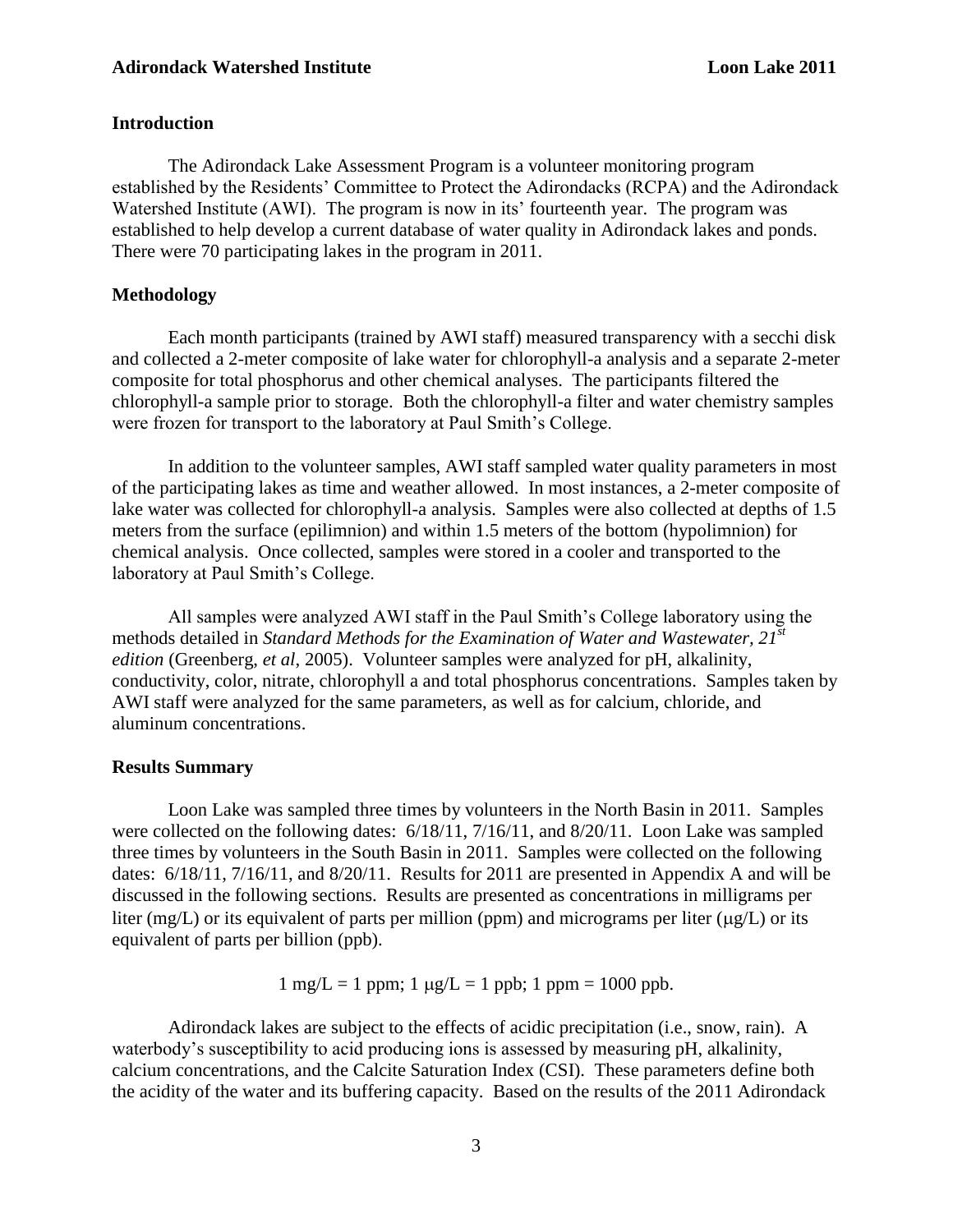Lake Assessment program, Loon Lake's acidity status is considered to be satisfactory, with a low sensitivity to further acidic inputs.

Limnologists, the scientists who study bodies of fresh water, classify lake health (trophic status) into three main categories: oligotrophic, mesotrophic, and eutrophic. The trophic status of a lake is determined by measuring the level of three basic water quality parameters: total phosphorus, chlorophyll-a, and secchi disk transparency. These parameters will be defined in the sections that follow. Oligotrophic lakes are characterized as having low levels of total phosphorus, and, as a consequence, low levels of chlorophyll-a and high transparencies. Eutrophic lakes have high levels of total phosphorus and chlorophyll-a, and, as a consequence, low transparencies. Mesotrophic lakes have moderate levels of all three of these water quality parameters. Based upon the results of the 2011 Adirondack Lake Assessment Program, Loon Lake is considered to be a late oligotrophic.

#### **PH**

The pH level is a measure of acidity (concentration of hydrogen ions in water), reported in standard units on a logarithmic scale that ranges from 1 to 14. On the pH scale, 7 is neutral, lower values are more acidic, and higher numbers are more basic. In general, pH values between 6.0 and 8.0 are considered optimal for the maintenance of a healthy lake ecosystem. Many species of fish and amphibians have difficulty with growth and reproduction when pH levels fall below 5.5 standard units. Lake acidification status can be assessed from pH as follows:

| $pH$ less than 5.0       | Critical or Impaired            |
|--------------------------|---------------------------------|
| $pH$ between 5.0 and 6.0 | <b>Endangered or Threatened</b> |
| pH greater than 6.0      | Satisfactory or Acceptable      |

The pH in the upper water of Loon Lake ranged from 7.02 to 7.22. The average pH was 7.11 in the North Basin. The average pH in the South basin was very similar at 7.00. Based solely on pH, Loon Lake's acidity levels should be considered satisfactory.

#### **Alkalinity**

Alkalinity (acid neutralizing capacity) is a measure of the buffering capacity of water, and in lake ecosystems refers to the ability of a lake to absorb or withstand acidic inputs. In the northeast, most lakes have low alkalinities, which mean they are sensitive to the effects of acidic precipitation. This is a particular concern during the spring when large amounts of low pH snowmelt runs into lakes with little to no contact with the soil's natural buffering agents. Alkalinity is reported in milligrams per liter  $(mg/L)$  or microequivelents per liter ( $\mu$ eq/L). Typical summer concentrations of alkalinity in northeastern lakes are around 10 mg/l (200  $\mu$ eq/L).

Lake acidification status can be assessed from alkalinity as follows:

| Alkalinity less than 0 ppm      |  |
|---------------------------------|--|
| Alkalinity between 0 and 2 ppm  |  |
| Alkalinity between 2 and 10 ppm |  |

Acidified Extremely sensitive Moderately sensitive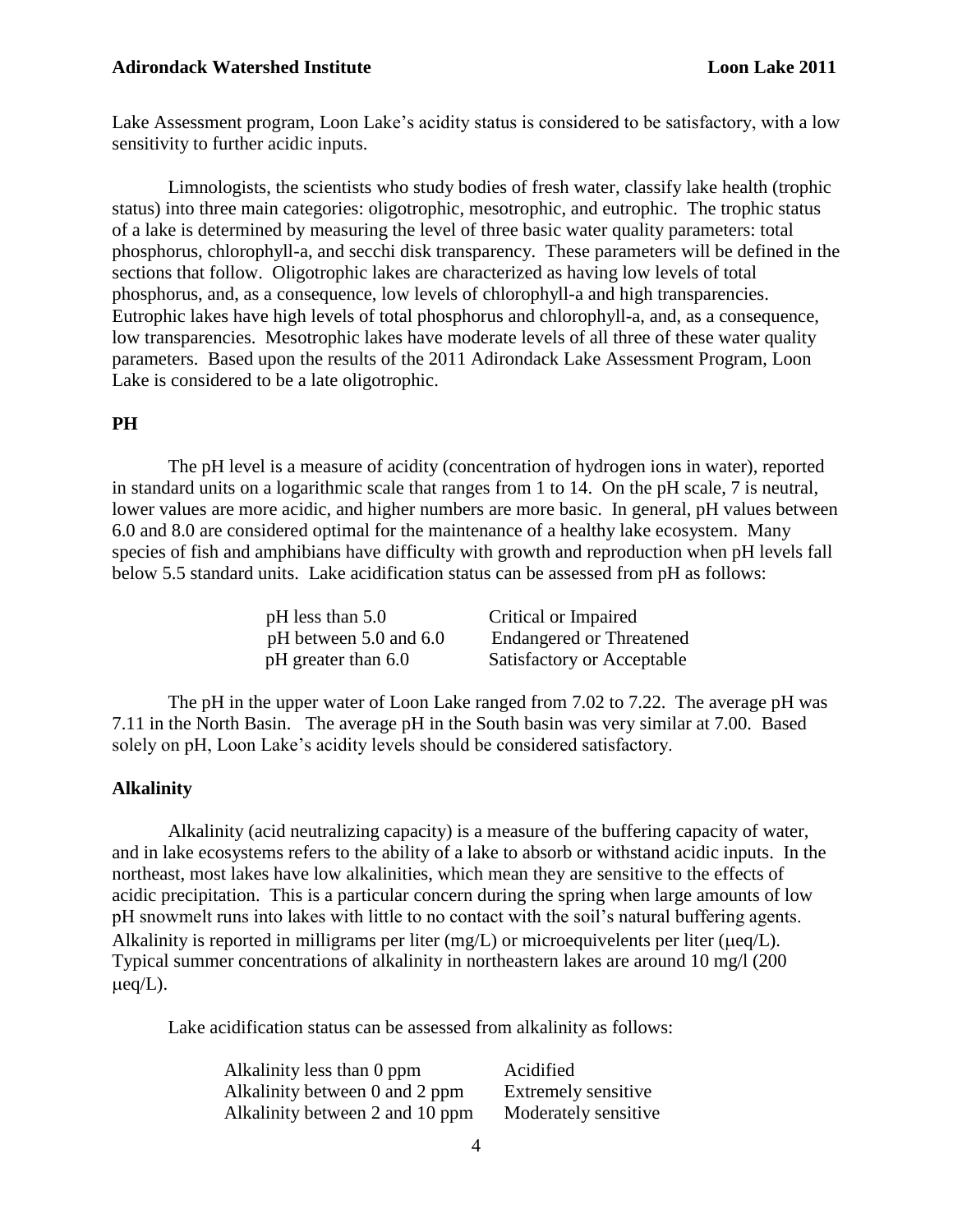Alkalinity between 10 and 25 ppm Low sensitivity Alkalinity greater than 25 ppm Not sensitive

The alkalinity of the upper water of Loon Lake ranged from 16.0 ppm to 18.4 ppm. The average alkalinity was 17.6 ppm in the North Basin. The average alkalinity for the South Basin was a similar 17.5 ppm. These values indicate that Loon Lake has a low sensitivity to acidification.

#### **Calcium**

Calcium is one of the buffering materials that occur naturally in the environment. However, it is often in short supply in Adirondack lakes and ponds, making these bodies of water susceptible to acidification by acid precipitation. Calcium concentrations provide information on the buffering capacity of that lake, and can assist in determining the timing and dosage for acid mitigation (liming) activities. Adirondack lakes containing less than 2.5 ppm of calcium are considered to be sensitive to acidification.

The calcium in the upper water of Loon Lake averaged 3.21 ppm in 2011 in the North Basin and a similar 3.26 in the South Basin. This suggests that Loon Lake may currently not be sensitive to acidification.

#### **Calcite Saturation Index**

The Calcite Saturation Index (CSI) is another method that is used to determine the sensitivity of a lake to acidification. High CSI values are indicative of increasing sensitivity to acidic inputs. CSI is calculated using the following formula:

> *Ca Alk*   $CSI = - log<sub>10</sub> 40000 - log<sub>10</sub> 50000 - pH + 2$

Where  $Ca = Ca$  calcium level of water sample in ppm or mg/L  $Alk = Alkalinity$  of the water sample in ppm or mg/L  $pH = pH$  of the water sample in standard units

Lake sensitivity to acidic inputs is assessed from CSI as follows:

| CSI greater than 4   | Very vulnerable to acidic inputs       |
|----------------------|----------------------------------------|
| CSI between $3 \& 4$ | Moderately vulnerable to acidic inputs |
| CSI less than 3      | Low vulnerability to acidic inputs     |

 CSI values for Loon Lake were found to be 2.40 in the sample taken from the upper water in the North Basin, and 2.50 in the sample taken from the upper water in the South Basin in 2011. These values classify Loon Lake as having low vulnerability to further acidic inputs.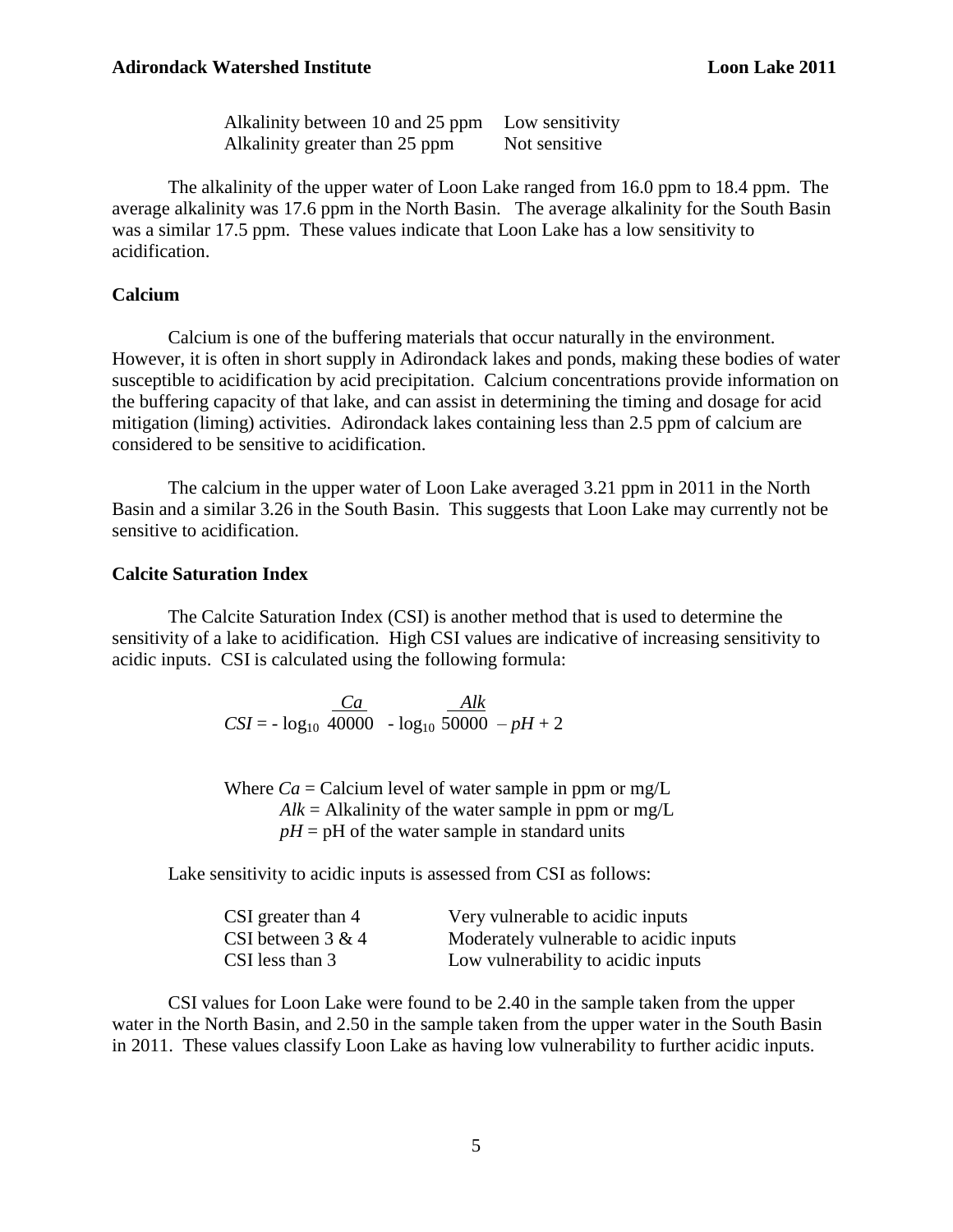#### **Total Phosphorus**

Phosphorus is one of the three essential nutrients for life, and in northeastern lakes, it is often the controlling, or limiting, nutrient in lake productivity. Total phosphorus is a measure of all forms of phosphorus, both organic and inorganic. Total phosphorus concentrations are directly related to the trophic status (water quality conditions) of a lake. Excessive amounts of phosphorus can lead to algae blooms and a loss of dissolved oxygen within the lake. Surface water (epilimnion) concentrations of total phosphorus less than 10 ppb are associated with oligotrophic (clean, clear water) conditions. Concentrations greater than 25 ppb are associated with eutrophic (nutrient-rich) conditions.

The total phosphorus in the upper water of Loon Lake ranged from 8 ppb to 16 ppb. The average concentration was 10.3 ppb in the North Basin. The average concentration was a little higher 11.0 ppb in the South Basin. This total phosphorous average value would classify Loon Lake as a late oligotrophic lake.

#### **Chlorophyll-a**

Chlorophyll-a is the green pigment in plants used for photosynthesis, and measuring it provides information on the amount of algae (microscopic plants) in lakes. Chlorophyll-a concentrations are also used to classify a lakes trophic status. Concentrations less than 2 ppb are associated with oligotrophic conditions and those greater than 8 ppb are associated with eutrophic conditions.

The chlorophyll-a concentrations in the upper water of Loon Lake ranged from 1.48 ppb to 4.30 ppb. The average concentration was 2.49 ppb in the North Basin. The average concentration was a little higher 2.64 ppb in the South Basin. This is indicative of late oligotrophic conditions in the North and South Basin.

#### **Secchi Disk Transparency**

Transparency is a measure of water clarity in lakes and ponds. It is determined by lowering a 20 cm black and white disk (Secchi) into a lake to the depth where it is no longer visible from the surface. This depth is then recorded in meters. Since algae are the main determinant of water clarity in non-stained, low turbidity (suspended silt) lakes, transparency is also used as an indicator of the trophic status of a body of water. Secchi disk transparencies greater than 4.6 meters (15.1 feet) are associated with oligotrophic conditions, while values less than 2 meters (6.6 feet) are associated with eutrophic conditions (DEC & FOLA, 1990).

Secchi disk transparency in Loon Lake in the North Basin ranged from 3.8 to 6.3 meters and averaged 5.40 meters. Secchi disk transparency in Loon Lake in the South Basin averaged a little lower 4.97 meters. These values would classify Loon Lake in both basins as an oligotrophic lake.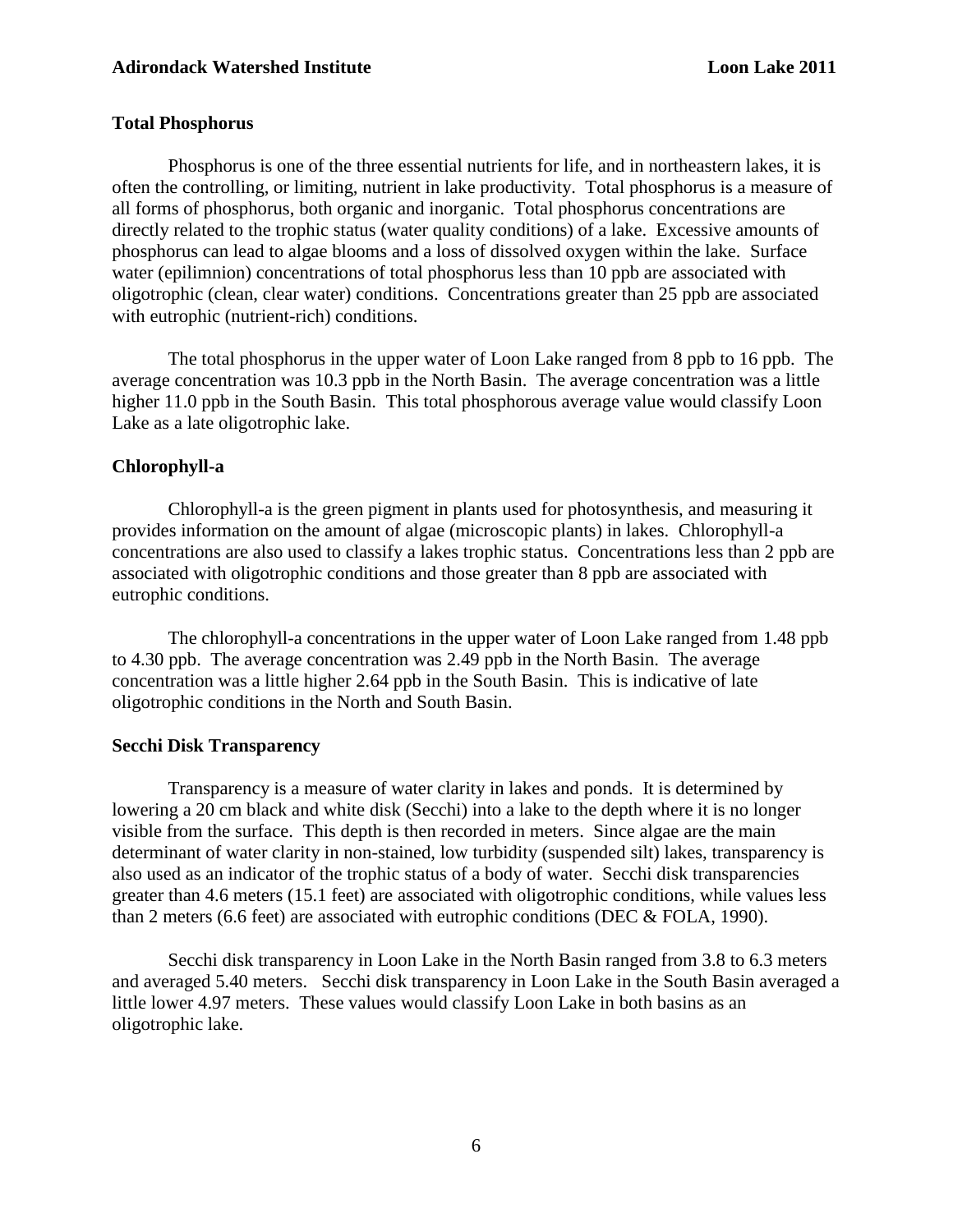#### **Nitrate**

Nitrogen is another essential nutrient for life. Nitrate is an inorganic form of nitrogen that is naturally occurring in the environment. It is also a component of atmospheric pollution. Nitrogen concentrations are usually less than 1 ppm in most lakes. Elevated levels of nitrate concentration may be indicative of lake acidification or wastewater pollution.

The average nitrate in the upper water of Loon Lake in the North Basin was found to be 0.182 ppm. The average nitrate concentration was 0.1780 ppm in the South Basin.

#### **Chloride**

Chloride is an anion that occurs naturally in surface waters, though typically in low concentrations. Background concentrations of chloride in Adirondack Lakes are usually less than 1 ppm. Chloride levels 10 ppm and higher is usually indicative of pollution and, if sustained, can alter the distribution and abundance of aquatic plant and animal species. The primary sources of additional chloride in Adirondack lakes are road salt (from winter road deicing) and wastewater (usually from faulty septic systems). The most salt impacted waters in the Adirondacks usually have chloride concentrations of 100 ppm or less.

The chloride in the upper water of Loon Lake was a slightly elevated 3.13 ppm in 2011 in the North Basin and a similar 3.05 ppm chloride in the South Basin.

#### **Conductivity**

Conductivity is a measure of the ability of water to conduct electric current, and will increase as dissolved minerals build up within a body of water. As a result, conductivity is also an indirect measure of the number of ions in solution, mostly as inorganic substances. High conductivity values (greater than 50  $\mu$ ohms/cm) may be indicative of pollution by road salt runoff or faulty septic systems. Conductivities may be naturally high in water that drains from bogs or marshes. Eutrophic lakes often have conductivities near 100  $\mu$ ohms/cm, but may not be characterized by pollution inputs. Clean, clear-water lakes in our region typically have conductivities up to 30 µohms/cm, but values less than 50 µohms/cm are considered normal.

The conductivity in the upper water of Loon Lake ranged from  $25.3 \mu ohms/cm$  to  $29.0 \mu ohms/cm$  $\mu$ ohms/cm. The average conductivity was 27.6  $\mu$ ohms/cm in the North Basin. The average conductivity was a similar 25.5 µohms/cm in the South Basin.

#### **Color**

The color of water is affected by both dissolved (e.g., metallic ions, organic acids) and suspended (e.g., silt and plant pigments) materials. Water samples are collected and compared to a set of standardized chloroplatinate solutions in order to assess the degree of coloration. The measurement of color is usually used in lake classification to describe the degree to which the water body is stained due to the accumulation of organic acids. The standard for drinking water color, as set by the United States Environmental Protection Agency (US EPA) using the platinum-cobalt method, is 15 Pt-Co. However, dystrophic lakes (heavily stained, often the color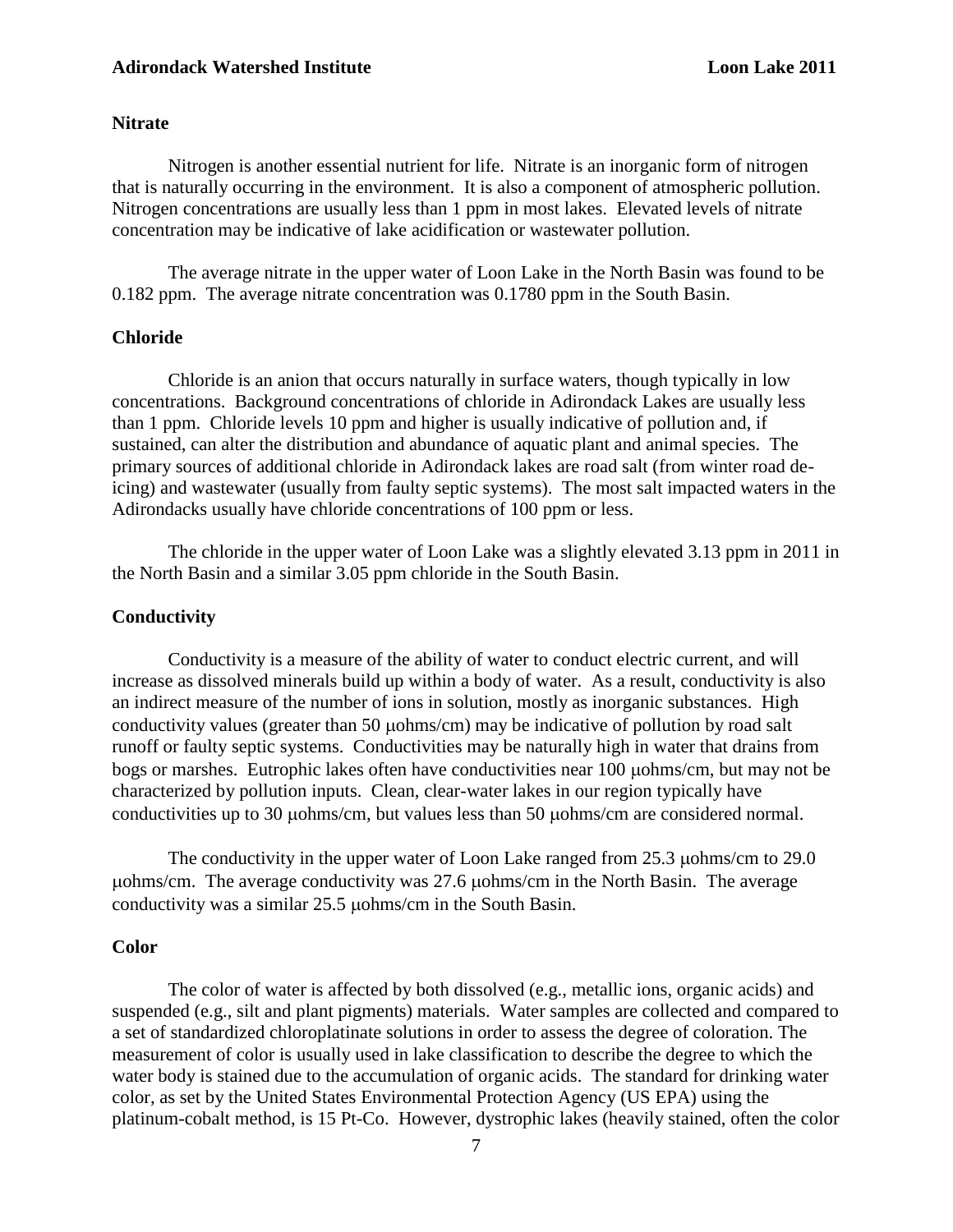of tea) are common in this part of the country, and are usually found in areas with poorly drained soils and large amounts of coniferous vegetation (i.e., pines, spruce, hemlock). Dystrophic lakes usually have color values upwards of 75 Pt-Co.

Color can often be used as a possible index of organic acid content since higher amounts of total organic carbon (TOC) are usually found in colored waters. TOC is important because it can bond with aluminum in water, locking it up within the aquatic system and resulting in possible toxicity to fish (see Aluminum).

The color in the upper water of Loon Lake ranged from 0 Pt-Co to 15 Pt-Co. The average color was 8.0 Pt-Co in the North Basin. The average color was a little higher 14.7 Pt-Co in the South Basin.

#### **Aluminum**

Aluminum is one of the most abundant elements found within the earth's crust. Acidic runoff (from rainwater and snowmelt) can leach aluminum out of the soil as it flows into streams and lakes. If a lake is acidic enough, aluminum may also be leached from the sediment at the bottom of it. Low concentrations of aluminum can be toxic to aquatic fauna in acidified water bodies, depending on the type of aluminum available, the amount of dissolved organic carbon available to bond with the aluminum, and the pH of the water. Aluminum can form thick mucus that has been shown to cause gill destruction in aquatic fauna (i.e., fish, insects) and, in cases of prolonged exposure, can cause mortality in native fish populations (Potter, 1982). Aluminum concentrations are reported as mg/L of total dissolved aluminum.

The average aluminum concentration in the upper water of Loon Lake in the North Basin was a very low 0.160 ppm and even a little lower 0.147 ppm in the South Basin in 2011.

#### **Dissolved Oxygen**

 The dissolved oxygen in a lake is an extremely important parameter to measure. If dissolved oxygen decreases as we approach the bottom of a lake we know that there is a great amount of bacterial decay that is going on. This usually means that there is an abundance of nutrients, like phosphorous that have collected on the lake bottom. Oligotrophic lakes tend to have the same amount of dissolved oxygen from the surface waters to the lake bottom, thus showing very little bacterial decay. Eutrophic lakes tend to have so much decay that their bottom waters will have very little dissolved oxygen. Cold-water fish need 6.0 ppm dissolved oxygen to thrive and reproduce. Warm water fish need 4.0-ppm oxygen.

 The dissolved oxygen and temperature profiles for Loon Lake for 2000 - 2004 and 2008 are presented in Appendix A. The dissolved oxygen gradually decreases from the surface to the bottom in Loon Lake. This decrease in dissolved oxygen with depth in Loon Lake is much more pronounced when the readings were taken when the lake was warmer as shown in 2001 and 2008. During both of these years, the water was warmest as shown on the temperature profile and the dissolved oxygen decreased rapidly at a depth between 8 and 10 meters. The oxygen level is sufficient for cold and warm-water fish survival in the surface waters but cold water fish may become stressed in the lower levels of the lake during the warm summer months.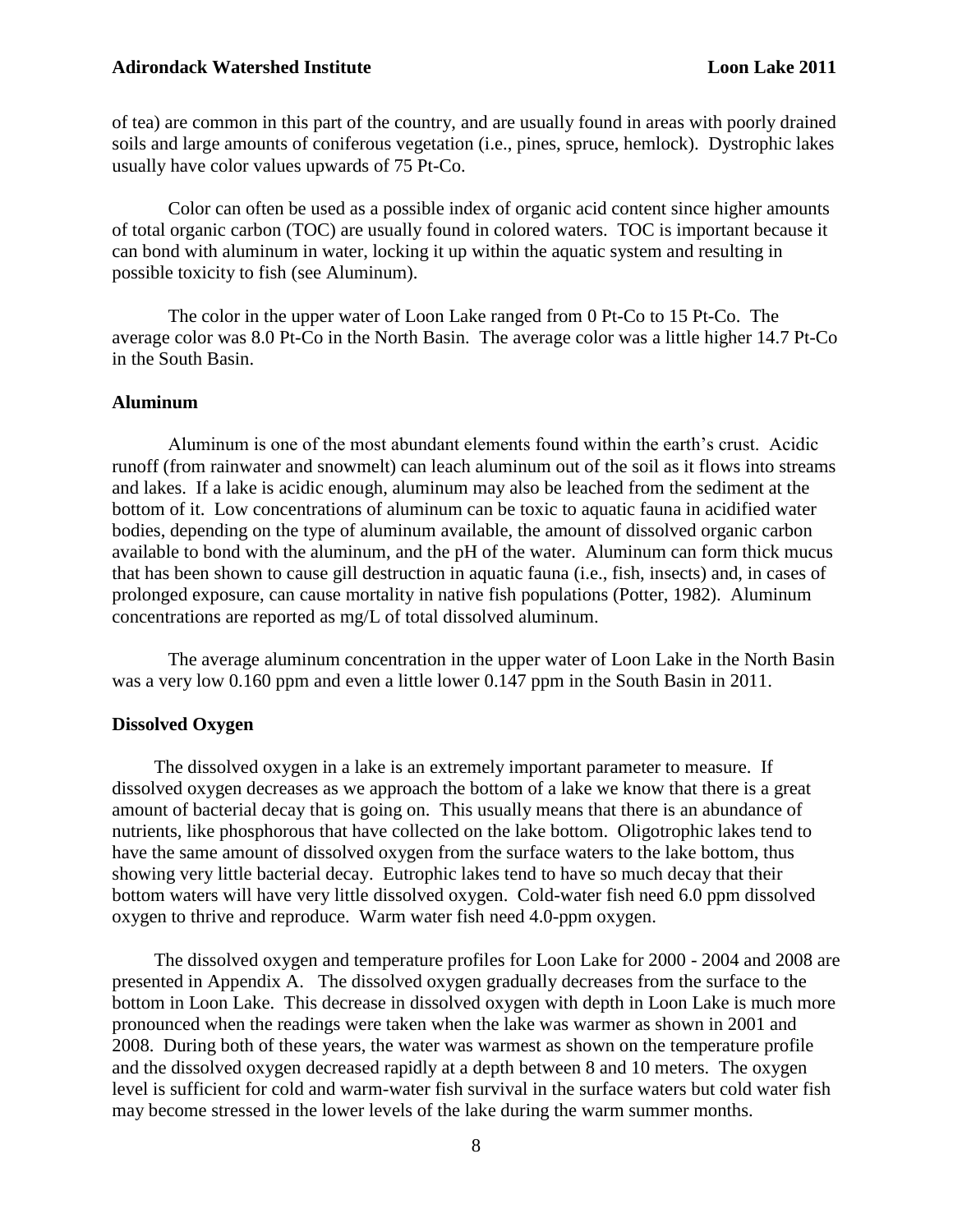#### **Summary**

 Loon Lake was a slightly productive late oligotrophic lake during 2011. Based on the results of the 2011 Adirondack Lake Assessment program, the acidity status of Loon Lake is considered to be satisfactory, with a low sensitivity to further acidic inputs.

 If we look at the yearly averages for precipitation in the Adirondacks, the amount of precipitation last year was a record and way above average. We had a very wet winter, spring and summer. For the year we received over 44 inches of precipitation. A typical Adirondack year we would receive about 35 – 38 inches of precipitation. Some of the changes to Loon Lakes' water quality for 2011 could have been weather related.

 The trend graphs found in the Appendix only reflect data collected from the North basin or usual sampling location. The South Basin has only been sampled for a few seasons. Fourteen years of data are sufficient to detect water quality trends; and it is possible to compare the current data with the data collected in 1998 through 2010. This year, the pH, total phosphorous, chlorophyll-a, and aluminum levels were slightly higher than in 2010. In 2011, the alkalinity, conductivity, color, Secchi disk transparency, nitrate, calcium and chloride levels were slightly lower than in 2010. The total phosphorous has been at very low levels the past seven years with a slight increase during 2011 due to the increased runoff from the record precipitation. This low total phosphorous level led to fewer nutrients in the lake available for algal growth. This was reflected by lower chlorophyll-a levels the past seven summers with the exception of 2011. With the reduction in algal growth, the Secchi disk transparency readings were higher the last seven years with the exception of 2011. Over the entire fourteen years of this study, the water quality of Loon Lake has improved greatly. Total phosphorous and chlorophyll-a levels have declined almost every year and this has led to an increase in Secchi disk levels since 2002.

 Also, with the increased record precipitation during 2011, we see less buffers in the lake water due to the acidic nature of Adirondack rain. This caused a lowering of the calcium buffers and a lower alkalinity in general. This in turn caused more aluminum to be leeched out of the lake sediments and surrounding soils. The increased precipitation did lower the chloride level by diluting out the road salt and this caused a corresponding drop in the conductivity levels.

 The sampling of the lake was switched from five months and one station in the North to three months and two stations one in the North and one in the South. We recommend that this change to two stations continue in 2012. Loon Lake is a long narrow lake with two separate basins and each should be sampled and their water quality compared to see if there are any differences between the two basins. After 2012, the fifth year of two basin sampling it will be more statistically significant to begin to compare the water quality for the North and South Basins of Loon Lake. We usually like five years of continuous data before looking for long term trends for any lake station. So far it does look like the water quality is very good for both basins of Loon Lake with the North basin slightly better than the South basin each year.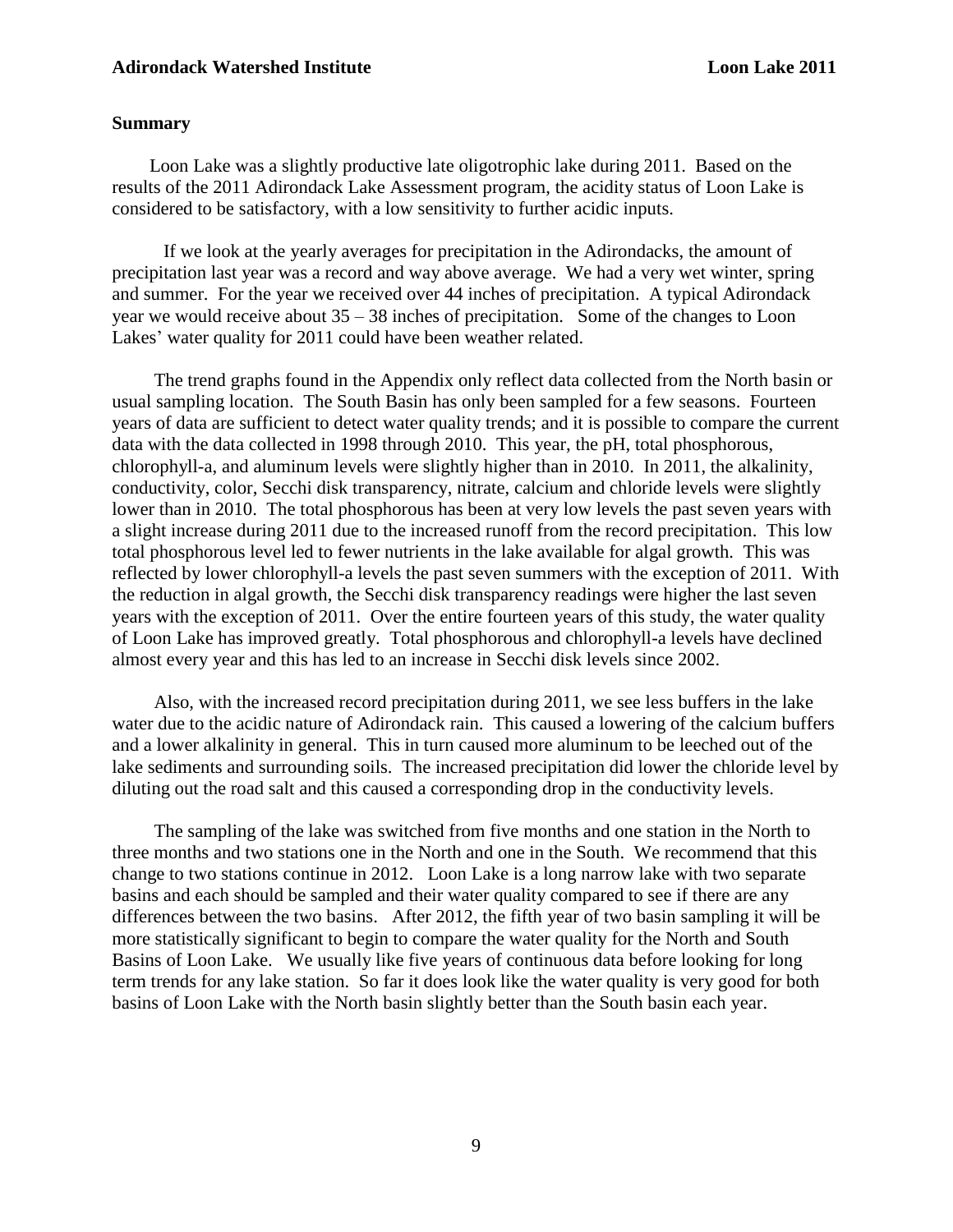### **Literature Cited**

- DEC & FOLA. (1990). Diet for a Small Lake: A New Yorker's Guide to Lake Management. New York State Department of Environmental Conservation & The Federation of Lake Associations, Inc.: Albany, New York.
- Greenberg, A.E., Eaton, A.D., and Leseri, L.A. (editors). (2005). Standard Methods for the Examination of Water and Wastewater, 21<sup>st</sup> Edition. American Public Health Association: Washington, D.C.
- Potter, W. (1982). *The Effects of Air Pollution and Acid Rain on Fish, Wildlife and Their Habitats – Lakes*. Technical Report FWS/OBS – 80/50.4. United States Fish and Wildlife Service, Biological Services Program: Washington, D.C.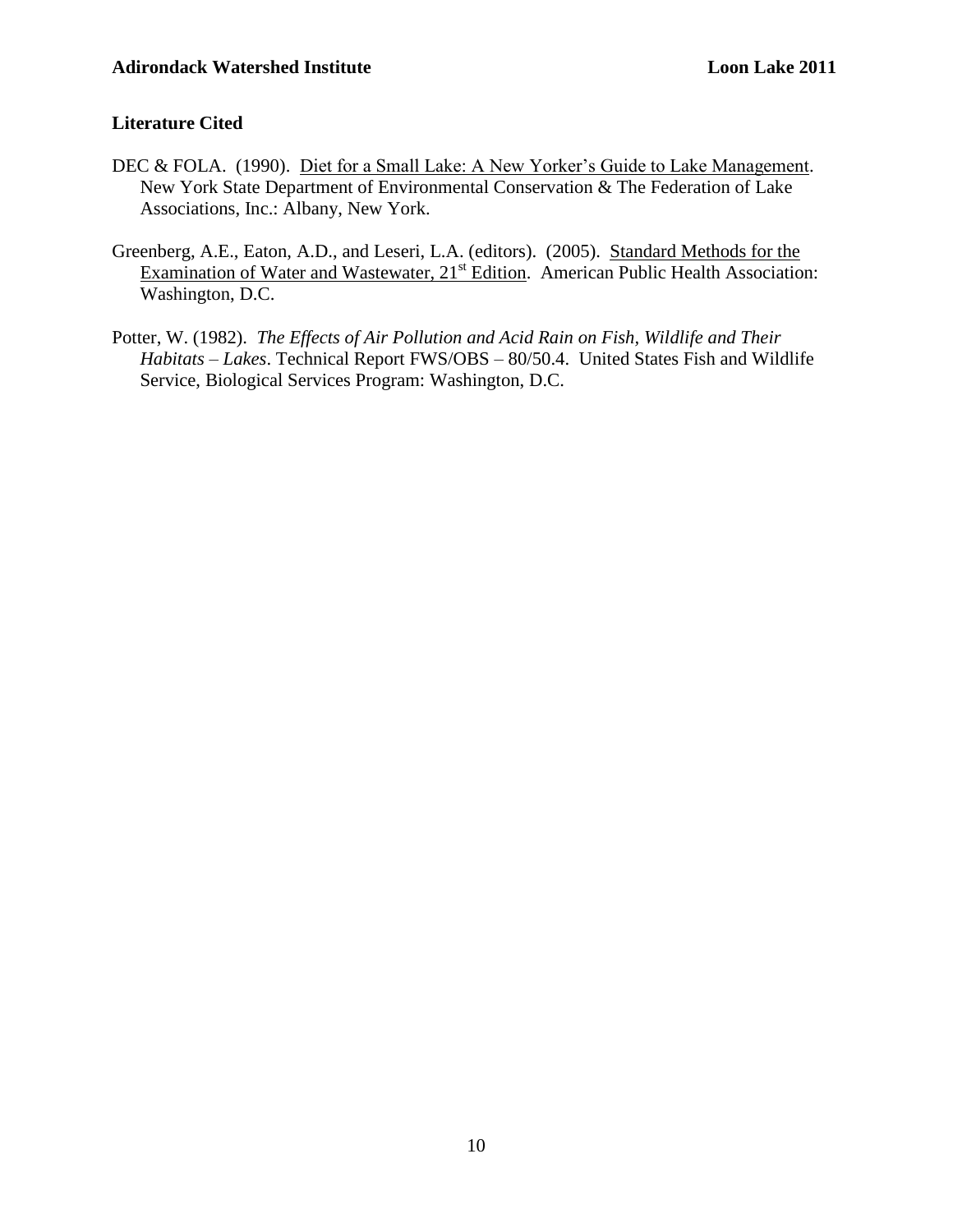# **Appendix A**

**Water Quality Data**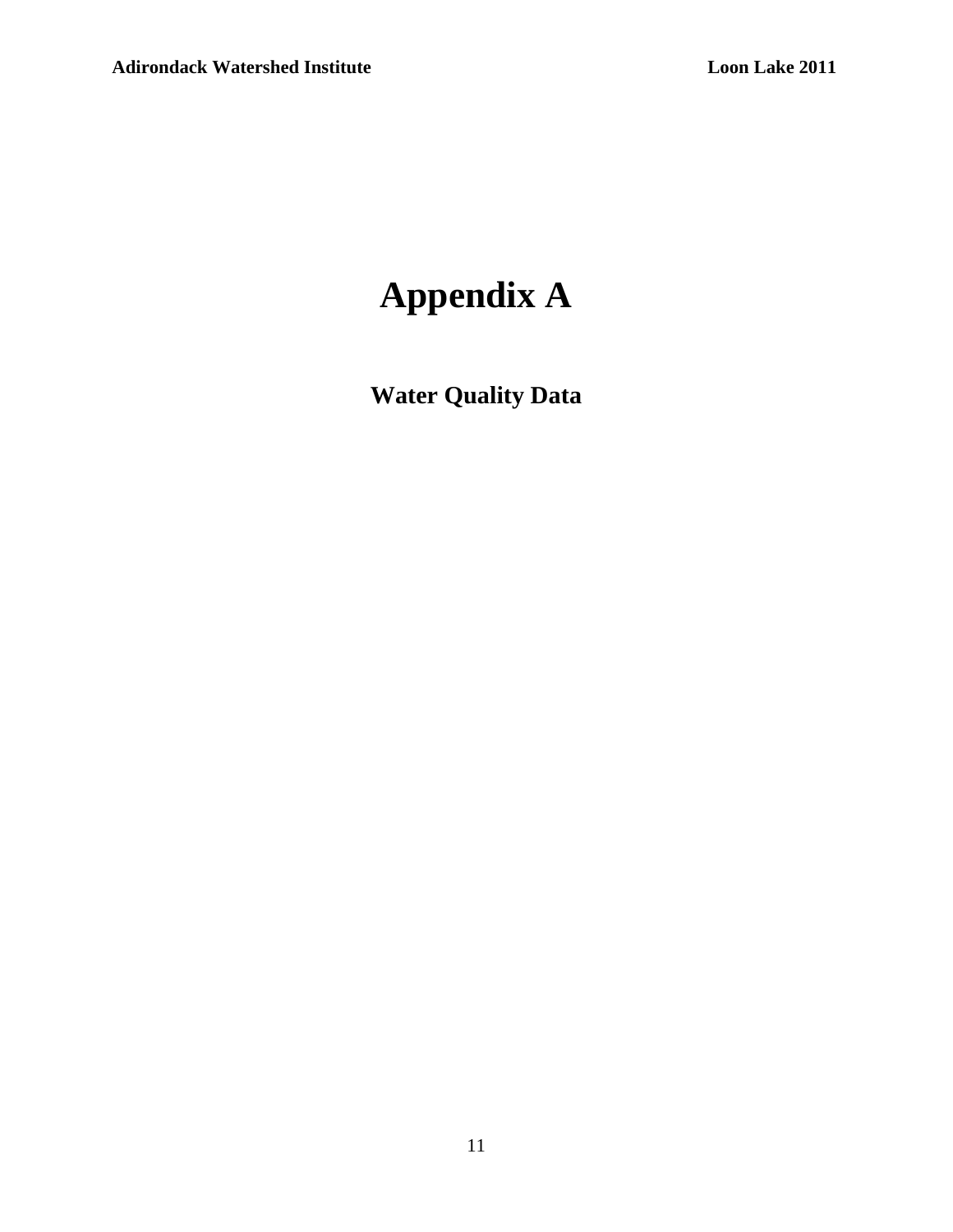



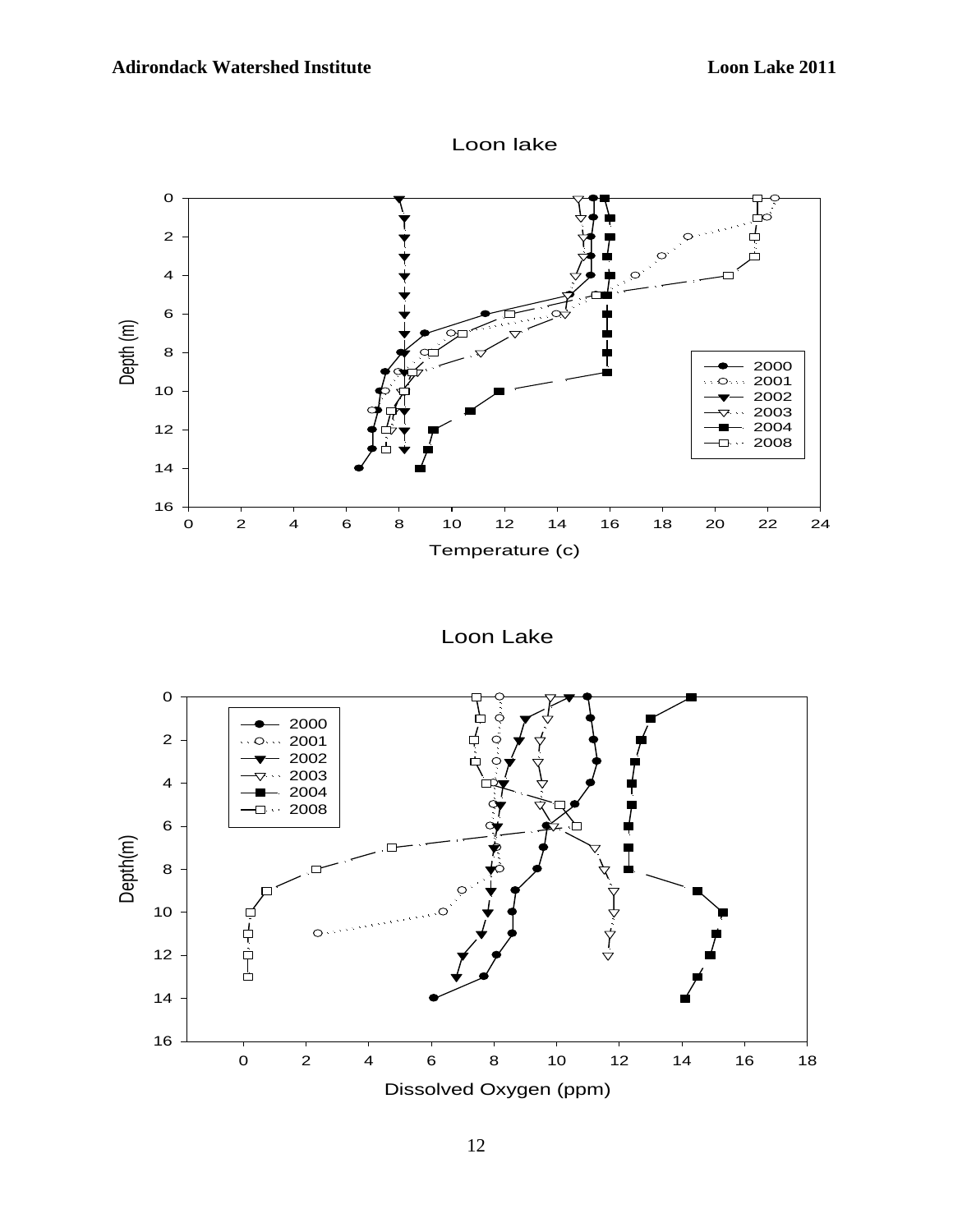|        | Lake/Pond |             |             |                  |            |                 |           |                |             |
|--------|-----------|-------------|-------------|------------------|------------|-----------------|-----------|----------------|-------------|
| Source | Name      | Sampling    | Sampling    | pH               | Alkalinity | Conductivity    | Color     | <b>Total P</b> | Chl a       |
|        |           | Location    | Date        | (units)          | (ppm)      | $(\mu$ ohms/cm) | $(Pt-Co)$ | (ppm)          | $(\mu g/I)$ |
| Vol    | Loon Lake |             | 07/30/98    | 6.9000           | 12.0000    | 38.8000         | 20.0000   | 0.0140         | 3.6200      |
| AAI    | Loon Lake | Epi         | 08/12/98    | 6.8600           | 11.0000    | 40.5000         | 14.0000   | 0.0130         | 3.3400      |
| Vol    | Loon Lake |             | 08/25/98    | 7.1200           | 15.0000    | 39.3000         | 24.0000   | 0.0140         | 3.8800      |
| Vol    | Loon Lake |             | 09/17/98    | 6.8400           | 12.6000    | 39.6000         | 20.0000   | 0.0170         | 3.7800      |
| Vol    | Loon Lake |             | 10/31/98    | 6.6700           | 14.8000    | 34.1000         | 12.0000   | 0.0110         | 3.2600      |
|        |           |             | MEAN        | 6.8780           | 13.0800    | 38.4600         | 18.0000   | 0.0138         | 3.5760      |
|        |           |             | Std Dev     | 0.1613           | 1.7584     | 2.5146          | 4.8990    | 0.0022         | 0.2700      |
| AAI    | Loon Lake | Hypo        | 08/12/98    | 6.2600           | 12.0000    | 40.2000         | 34.0000   | 0.0280         |             |
|        |           |             |             |                  |            |                 |           |                |             |
| Vol    | Loon Lake |             | 06/10/99    | 7.0300           | 17.4000    | 42.9000         | 29.0000   | 0.0260         | 8.8700      |
| Vol    | Loon Lake |             | 07/12/99    | 6.8700           | 12.8000    | 44.7000         | 30.0000   | 0.0180         | 7.3000      |
| AAI    | Loon Lake | epi         | 08/23/99    | 7.1300           | 17.6000    | 42.2000         | 15.0000   | 0.0130         | 6.1900      |
| Vol    | Loon Lake |             | 08/23/99    | 7.0200           | 17.6000    | 38.4000         | 23.0000   | 0.0140         | 5.7300      |
| Vol    | Loon Lake |             | 09/12/99    | 6.5800           | 11.4000    | 41.8000         | 10.0000   | 0.0090         | 2.0400      |
| Vol    | Loon Lake |             | 10/16/99    | 6.4500           | 11.1000    | 41.3000         | 11.0000   | 0.0130         | 7.0700      |
|        |           |             | <b>MEAN</b> | 6.8467           | 14.6500    | 41.8833         | 19.6667   | 0.0155         | 6.2000      |
|        |           |             |             |                  |            |                 |           |                |             |
|        |           |             | Std Dev     | 0.2731           | 3.2111     | 2.0760          | 8.8919    | 0.0059         | 2.3075      |
| AAI    | Loon Lake | hypo        | 08/23/99    | 6.8700           | 18.4000    | 42.2000         | 20.0000   | 0.0220         |             |
|        |           |             |             |                  |            |                 |           | 0.0130         |             |
| Vol    | Loon Lake | Vol         | 10/14/2000  | 6.4600           | 24.8000    | 42.1000         | 20.0000   |                | 2.1700      |
| Vol    | Loon Lake | Vol         | 8/7/2000    | 6.6800           | 22.2000    | 40.9000         | 7.0000    | 0.0120         | 1.9800      |
| Vol    | Loon Lake | Vol         | 9/13/2000   | 6.7200           | 22.8000    | 41.7000         | 18.0000   | 0.0120         | 1.9500      |
| Vol    | Loon Lake | Vol         | 7/12/2000   | 6.7200           | 22.8000    | 40.5000         | 14.0000   | 0.0150         | 2.3700      |
| AAI    | Loon Lake | Epilimnion  | 6/8/2000    | 7.2800           | 16.8000    | 40.0000         | 27.0000   | 0.0130         | 3.1600      |
| AAI    | Loon Lake | Deephole    | 6/5/2000    | 7.2800           | 15.8000    | 34.2000         | 25.0000   | 0.0140         | 4.3900      |
|        |           |             | <b>MEAN</b> | 6.8567           | 20.8667    | 39.9000         | 18.5000   | 0.0132         | 2.6700      |
|        |           |             |             |                  |            |                 |           |                |             |
|        |           |             | Std Dev     | 0.3419           | 3.6588     | 2.8962          | 7.3417    | 0.0012         | 0.9522      |
| AAI    | Loon Lake | Hypolimnion | 6/8/2000    | 6.8000           | 18.4000    | 41.3000         | 28.0000   | 0.0130         |             |
|        |           |             |             |                  |            |                 |           |                |             |
| AAI    | Loon Lake | Epilimnion  | 6/15/2001   | 7.1600           | 21.2000    | 42.8000         | 21.0000   | 0.0130         | 1.7200      |
| Vol    | Loon Lake | Deephole    | 6/15/2001   | 7.0800           | 21.2000    | 37.5000         | 15.0000   | 0.0130         | 1.7300      |
| Vol    | Loon Lake | Deephole    | 8/14/2001   | 7.7800           | 20.0000    | 42.1000         | 10.0000   | 0.0080         | 1.7400      |
| Vol    | Loon Lake | Deephole    | 9/15/2001   | 7.6200           | 19.6000    | 41.9000         | 23.0000   | 0.0090         | 1.9100      |
| Vol    | Loon Lake | Deephole    | 10/10/2001  | 7.2600           | 18.0000    | 40.4000         | 20.0000   | 0.0110         | 3.5400      |
| Vol    | Loon Lake | Deephole    | 7/21/2001   | 7.5300           | 18.4000    | 44.2000         | 32.0000   | 0.0100         | 2.7800      |
| AAI    | Loon Lake | Hypolimnion | 6/15/2001   | 6.9900           | 21.8000    | 41.2000         | 21.0000   | 0.0150         |             |
|        |           |             | <b>MEAN</b> | 7.4050           | 19.7333    | 41.4833         | 20.1667   | 0.0107         | 2.2367      |
|        |           |             | Std Dev     | 0.2790           | 1.3545     | 2.3112          | 7.4677    | 0.0021         | 0.7578      |
| AWI    | Loon Lake | Epilimnion  | 5/20/2002   | 7.1200           | 22.4000    | 40.6000         | 33.0000   | 0.0180         | 6.3900      |
| Vol    | Loon Lake | Deephole    | 5/20/2002   | 7.0600           | 21.6000    | 40.8000         | 45.0000   | 0.0180         | 6.2700      |
| Vol    | Loon Lake | Deephole    | 6/25/2002   | 7.4800           | 22.0000    | 39.3000         | 26.0000   | 0.0300         | 6.2300      |
| Vol    | Loon Lake | Deephole    | 7/24/2002   | 7.2200           | 22.8000    | 40.4000         | 39.0000   | 0.0300         | 1.3500      |
| Vol    | Loon Lake | Deephole    | 8/25/2002   | 7.3500           | 22.8000    | 40.2000         | 19.0000   | 0.0400         | 1.9900      |
| Vol    | Loon Lake | Deephole    | 9/18/2002   | 7.6600           | 20.4000    | 40.4000         | 23.0000   | 0.0500         | 10.5000     |
| Vol    |           |             | 10/20/2002  |                  | 26.0000    | 42.6000         | 27.0000   | 0.0300         | 2.8500      |
|        | Loon Lake | Deephole    | <b>MEAN</b> | 7.0700<br>7.2800 | 22.5714    | 40.6143         | 30.2857   | 0.0309         | 5.0829      |
|        |           |             |             |                  |            |                 |           |                |             |
|        |           |             | Std Dev     | 0.2277           | 1.7260     | 0.9974          | 9.2144    | 0.0114         | 3.2214      |
| AWI    | Loon Lake | Hypolimnion | 5/20/2002   | 7.1600           | 22.4000    | 43.5000         | 25.0000   | 0.0200         |             |
| AWI    | Loon Lake | Epilimnion  | 5/30/2003   | 6.7200           | 12.0000    | 51.0000         | 8.0000    | 0.0160         | 4.2500      |
| Vol    | Loon Lake | Deephole    | 5/30/2003   | 6.6400           | 12.0000    | 39.0000         | 22.0000   | 0.0150         | 4.4900      |
|        |           |             |             |                  |            |                 |           |                |             |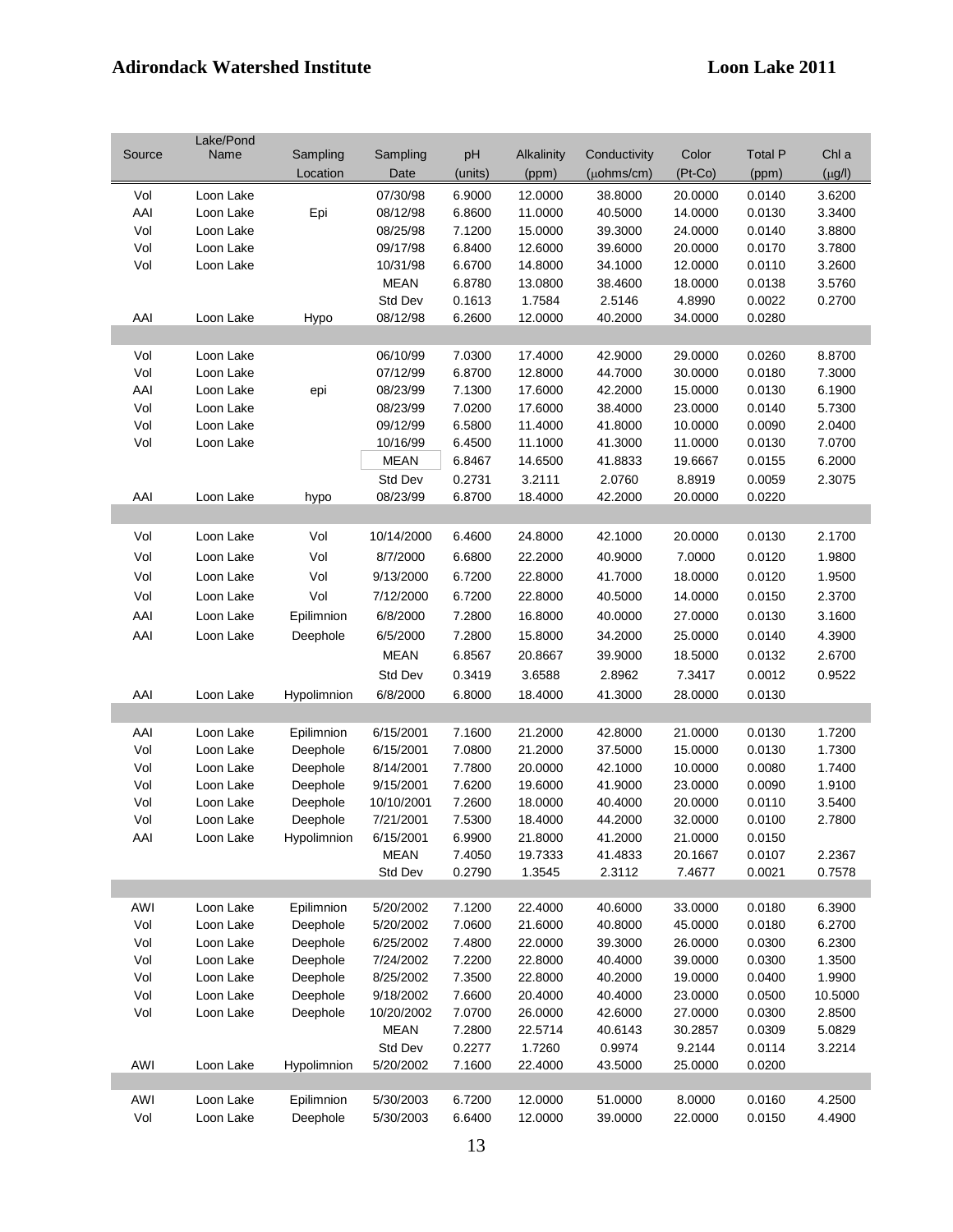| Vol    | Loon Lake | Deephole    | 6/29/2003  | 6.9100  | 18.8000    | 51.0000            | 10.0000   | 0.0120         | 2.1900      |
|--------|-----------|-------------|------------|---------|------------|--------------------|-----------|----------------|-------------|
| Vol    | Loon Lake | Deephole    | 7/26/2003  | 6.9600  | 19.6000    | 53.7000            | 18.0000   | 0.0100         | 1.9400      |
| Vol    | Loon Lake | Deephole    | 8/10/2003  | 7.0400  | 21.6000    | 51.9000            | 19.0000   | 0.0080         | 1.6800      |
|        | Lake/Pond |             |            |         |            |                    |           |                |             |
| Source | Name      | Sampling    | Sampling   | pH      | Alkalinity | Conductivity       | Color     | <b>Total P</b> | Chl a       |
|        |           | Location    | Date       | (units) | (ppm)      | $(\mu$ ohms/cm $)$ | $(Pt-Co)$ | (ppm)          | $(\mu g/I)$ |
| Vol    | Loon Lake | Deephole    | 9/8/2003   | 6.4200  | 12.0000    | 43.0000            | 18.0000   | 0.0100         | 2.5700      |
|        |           |             | Mean       | 6.7817  | 16.0000    | 48.2667            | 15.8333   | 0.0118         | 2.8533      |
|        |           |             |            |         |            |                    |           |                |             |
|        |           |             | Std Dev    | 0.2322  | 4.4757     | 5.8527             | 5.5287    | 0.0031         | 1.2133      |
| AWI    | Loon Lake | Hypolimnion | 5/30/2003  | 6.6000  | 18.0000    | 44.0000            | 42.0000   | 0.0250         |             |
|        |           |             |            |         |            |                    |           |                |             |
| AWI    | Loon Lake | Epilimnion  | 5/28/2004  | 6.3800  | 10.0000    | 39.0000            | 18.0000   | 0.0110         | 3.8800      |
| Vol    | Loon Lake | Deephole    | 5/28/2004  | 6.4600  | 14.0000    | 40.0000            | 20.0000   | 0.0110         | 3.2800      |
|        |           |             |            |         |            |                    |           |                |             |
| Vol    | Loon Lake | Deephole    | 6/30/2004  | 7.4800  | 14.0000    | 45.8000            | 50.0000   | 0.0080         | 1.8400      |
| Vol    | Loon Lake | Deephole    | 7/25/2004  | 6.9000  | 14.0000    | 43.1000            | 7.0000    | 0.0100         | 2.2700      |
| Vol    | Loon Lake | Deephole    | 8/28/2004  | 6.4400  | 10.0000    | 43.8000            | 10.0000   | 0.0120         | 0.0000      |
| Vol    | Loon Lake | Deephole    | 9/18/2004  | 6.5500  | 6.0000     | 45.4000            | 22.0000   | 0.0110         | 5.7300      |
|        |           |             | Mean       | 6.7017  | 11.3333    | 42.8500            | 21.1667   | 0.0105         | 2.8333      |
|        |           |             | Std Dev    | 0.4239  | 3.2660     | 2.7970             | 15.2894   | 0.0014         | 1.9503      |
| AWI    | Loon Lake | Hypolimnion | 5/28/2004  | 6.6400  | 10.0000    | 41.0000            | 23.0000   | 0.0130         |             |
|        |           |             |            |         |            |                    |           |                |             |
| AWI    | Loon Lake | Epilimnion  | 5/30/2005  | 6.7300  | 20.0000    | 40.5000            | 40.0000   | 0.0090         | 1.6600      |
| Vol    | Loon Lake | Deephole    | 5/30/2005  | 6.8100  | 18.0000    | 45.6000            | 16.0000   | 0.0090         | 2.0100      |
| Vol    | Loon Lake | Deephole    | 7/2/2005   | 6.5200  | 10.0000    | 41.6000            | 14.0000   | 0.0070         | 3.7700      |
| Vol    | Loon Lake | Deephole    | 7/30/2005  | 6.3900  | 10.0000    | 42.3000            | 10.0000   | 0.0060         | 2.8300      |
| Vol    | Loon Lake | Deephole    | 9/5/2005   | 6.4800  | 10.0000    | 39.9000            | 10.0000   | 0.0070         | 1.5200      |
| Vol    | Loon Lake | Deephole    | 10/15/2005 | 6.2200  | 6.0000     | 44.3000            | 3.0000    | 0.0110         | 1.2100      |
|        |           |             | Mean       | 6.5250  | 12.3333    | 42.3667            | 15.5000   | 0.0082         | 2.1667      |
|        |           |             | Std Dev    | 0.2175  | 5.4283     | 2.2070             | 12.8023   | 0.0018         | 0.9618      |
| AWI    | Loon Lake | Hypolimnion | 5/30/2005  | 6.6400  | 22.0000    | 41.9000            | 40.0000   | 0.0100         |             |
|        |           |             |            |         |            |                    |           |                |             |
| Vol    | Loon Lake | Deephole    | 6/24/2006  | 6.8200  | 18.2000    | 41.4000            | 12.0000   | 0.0100         | 1.8700      |
| Vol    | Loon Lake | Deephole    | 7/16/2006  | 7.0500  | 20.4000    | 43.9000            | 7.0000    | 0.0080         | 1.7900      |
| Vol    | Loon Lake | Deephole    | 8/14/2006  | 6.6400  | 16.0000    | 41.4000            | 14.0000   | 0.0080         | 1.7700      |
| Vol    | Loon Lake | Deephole    | 9/17/2006  | 6.9000  | 18.4000    | 41.4000            | 10.0000   | 0.0070         | 1.6700      |
| Vol    | Loon Lake | Deephole    | 9/30/2006  | 6.4700  | 14.2000    | 43.5000            | 22.0000   | 0.0090         | 1.8000      |
|        |           |             | Mean       | 6.7760  | 17.4400    | 42.3200            | 13.0000   | 0.0084         | 1.7800      |
|        |           |             | Std Dev    | 0.2261  | 2.3891     | 1.2677             | 5.6569    | 0.0011         | 0.0721      |
|        |           |             |            |         |            |                    |           |                |             |
| Vol    | Loon Lake | Deephole    | 5/26/2007  | 6.8900  | 19.2000    | 39.1000            | 8.0000    | 0.0090         | 1.9500      |
| Vol    | Loon Lake | Deephole    | 6/30/2007  | 7.0100  | 20.8000    | 41.1000            | 39.0000   | 0.0080         | 1.8300      |
| Vol    | Loon Lake | Deephole    | 7/22/2007  | 7.0300  | 21.2000    | 38.7000            | 13.0000   | 0.0060         | 1.6700      |
| Vol    | Loon Lake | Deephole    | 8/12/2007  | 6.9800  | 19.8000    | 44.8000            | 22.0000   | 0.0080         | 1.7100      |
| Vol    | Loon Lake | Deephole    | 9/28/2007  | 7.0200  | 20.6000    | 42.0000            | 14.0000   | 0.0070         | 1.6700      |
|        |           |             | Mean       | 6.9860  | 20.3200    | 41.1400            | 19.2000   | 0.0076         | 1.7660      |
|        |           |             | Std Dev    | 0.0568  | 0.8075     | 2.4623             | 12.1532   | 0.0011         | 0.1220      |
|        |           |             |            |         |            |                    |           |                |             |
| AWI    | Loon Lake | Epilimnion  | 8/5/2008   | 6.8100  | 18.4000    | 42.0000            | 19.0000   | 0.0090         | 1.9400      |
|        | Loon Lake | North       | 6/8/2008   | 6.8800  | 20.2000    | 41.7000            | 18.0000   | 0.0100         | 1.9800      |
|        | Loon Lake | North       | 7/6/2008   | 6.7000  | 19.4000    | 42.3000            | 14.0000   | 0.0100         | 1.9500      |
|        | Loon Lake | North       | 8/31/2008  | 7.1200  | 28.6000    | 43.1000            | 21.0000   | 0.0100         | 1.8200      |
|        |           |             | Mean       | 6.9000  | 22.7333    | 42.3667            | 17.6667   | 0.0100         | 1.9167      |
|        |           |             | Std Dev    | 0.2107  | 5.0964     | 0.7024             | 3.5119    | 0.0000         | 0.0850      |
|        | Loon Lake | South       | 6/8/2008   | 6.7500  | 20.8000    | 39.5000            | 24.0000   | 0.0100         | x           |
|        | Loon Lake | South       | 7/6/2008   | 6.6900  | 19.4000    | 41.5000            | 18.0000   | 0.0100         | 2.0600      |
|        | Loon Lake | South       | 8/31/2008  | 7.2600  | 30.8000    | 38.4000            | 23.0000   | 0.0100         | 2.7700      |
|        |           |             | Mean       | 6.9000  | 23.6667    | 39.8000            | 21.6667   | 0.0100         | 2.4150      |
|        |           |             |            |         |            |                    |           |                |             |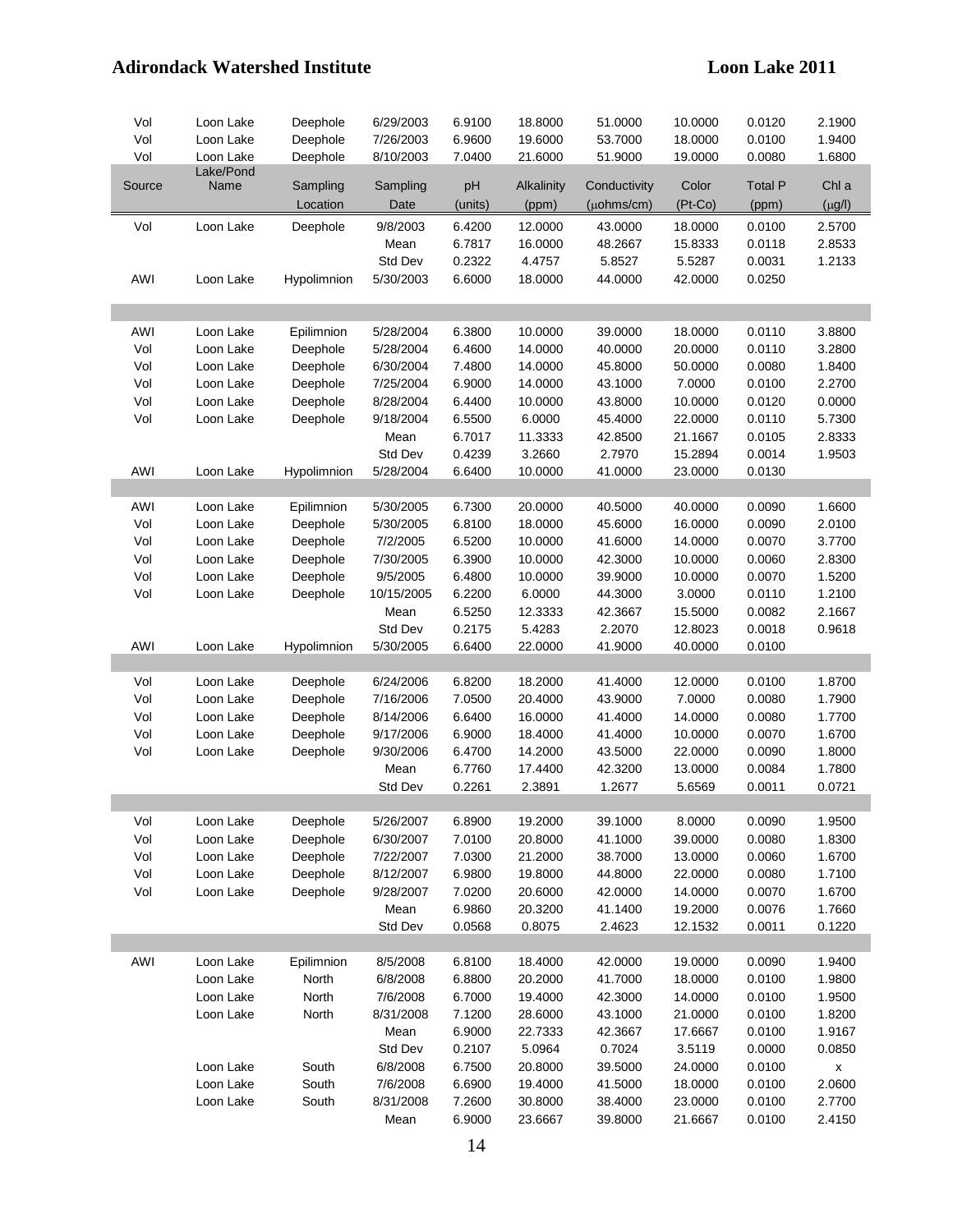|            |                        |             | Std Dev              | 0.3132           | 6.2172     | 1.5716             | 3.2146   | 0.0000         | 0.5020      |
|------------|------------------------|-------------|----------------------|------------------|------------|--------------------|----------|----------------|-------------|
| AWI        | Loon Lake              | Hypolimnion | 8/5/2008             | 6.7000           | 22.6000    | 41.0000            | 20.0000  | 0.0100         | X           |
|            |                        |             |                      |                  |            |                    |          |                |             |
|            |                        |             |                      |                  |            |                    |          |                |             |
|            | Lake/Pond              |             |                      |                  |            |                    |          |                |             |
| Source     | Name                   | Sampling    | Sampling             | pH               | Alkalinity | Conductivity       | Color    | <b>Total P</b> | Chl a       |
|            |                        | Location    | Date                 | (units)          | (ppm)      | $(\mu$ ohms/cm $)$ | (Pt-Co)  | (ppm)          | $(\mu g/l)$ |
|            | Loon Lake              | North       | 6/14/2009            | 7.0400           | 21.4000    | 45.8000            | 16.0000  | 0.0070         | 1.0900      |
|            | Loon Lake              | North       | 7/31/2009            | 7.0100           | 21.0000    | 41.1000            | 19.0000  | 0.0080         | 1.6200      |
|            | Loon Lake              | North       | 9/6/2009             | 6.9000           | 20.2000    | 46.4000            | 8.0000   | 0.0080         | 1.3400      |
|            |                        |             | Mean                 | 6.9833           | 20.8667    | 44.4333            | 14.3333  | 0.0077         | 1.3500      |
|            |                        |             | Std Dev              | 0.0737           | 0.6110     | 2.9023             | 5.6862   | 0.0006         | 0.2651      |
|            | Loon Lake              | South       | 6/14/2009            | 6.8200           | 19.8000    | 38.2000            | 37.0000  | 0.0080         | 1.6400      |
|            | Loon Lake              | South       | 7/31/2009            | 6.9700           | 21.0000    | 44.4000            | 14.0000  | 0.0100         | 1.8800      |
|            | Loon Lake              | South       | 9/6/2009             | 6.8600           | 19.8000    | 41.8000            | 14.0000  | 0.0080         | 1.7100      |
|            |                        |             | Mean                 | 6.8833           | 20.2000    | 41.4667            | 21.6667  | 0.0087         | 1.7433      |
|            |                        |             | Std Dev              | 0.0777           | 0.6928     | 3.1134             | 13.2791  | 0.0012         | 0.1234      |
|            |                        |             |                      |                  |            |                    |          |                |             |
|            | Loon Lake              | North       | 6/12/2010            | 7.0400           | 21.2000    | 33.6000            | 27.0000  | 0.0080         | 1.5100      |
|            | Loon Lake              | North       | 7/24/2010            | 7.0600           | 21.2000    | 35.5000            | 25.0000  | 0.0070         | 1.1800      |
|            | Loon Lake              | North       | 9/2/2010             | 7.1100           | 22.8000    | 34.7000            | 31.0000  | 0.0060         | 1.2700      |
|            |                        |             | Mean                 | 7.0700           | 21.7333    | 34.6000            | 27.6667  | 0.0070         | 1.3200      |
|            |                        |             | Std Dev              | 0.0361           | 0.9238     | 0.9539             | 3.0551   | 0.0010         | 0.1706      |
|            | Loon Lake              | South       | 6/12/2010            | 6.9700           | 20.8000    | 34.1000            | 37.0000  | 0.0090         | 1.8100      |
|            | Loon Lake              | South       | 7/24/2010            | 7.0700           | 21.6000    | 31.9000            | 15.0000  | 0.0080         | 1.3800      |
|            | Loon Lake              | South       | 9/2/2010             | 7.0900           | 22.0000    | 30.5000            | 32.0000  | 0.0100         | 2.1200      |
|            |                        |             | Mean                 | 7.0433           | 21.4667    | 32.1667            | 28.0000  | 0.0090         | 1.7700      |
|            |                        |             | Std Dev              | 0.0643           | 0.6110     | 1.8148             | 11.5326  | 0.0010         | 0.3716      |
|            | Loon Lake              | North       | 6/18/2011            | 7.1000           | 16.0000    | 29.0000            | 9.0000   | 0.0160         | 4.3000      |
|            | Loon Lake              | North       | 7/16/2011            | 7.2200           | 18.4000    | 28.4000            | 15.0000  | 0.0080         | 1.6800      |
|            | Loon Lake              | North       | 8/20/2011            | 7.0200           | 18.4000    | 25.3000            | 0.0000   | 0.0070         | 1.4800      |
|            |                        |             | Mean                 | 7.1133           | 17.6000    | 27.5667            | 8.0000   | 0.0103         | 2.4867      |
|            |                        |             | Std Dev              | 0.1007           | 1.3856     | 1.9858             | 7.5498   | 0.0049         | 1.5736      |
|            | Loon Lake              | South       | 6/18/2011            | 6.8800           | 16.0000    | 21.4000            | 17.0000  | 0.0160         | 4.2000      |
|            | Loon Lake              | South       | 7/16/2011            | 7.1200           | 18.4000    | 27.4000            | 20.0000  | 0.0080         | 1.7800      |
|            | Loon Lake              | South       | 8/20/2011            | 6.9900           | 18.2000    | 27.8000            | 7.0000   | 0.0090         | 1.9500      |
|            |                        |             | Mean                 | 6.9967           | 17.5333    | 25.5333            | 14.6667  | 0.0110         | 2.6433      |
|            |                        |             | Std Dev              | 0.1201           | 1.3317     | 3.5852             | 6.8069   | 0.0044         | 1.3508      |
|            |                        |             |                      |                  |            |                    |          |                |             |
|            | Lake/Pond              |             |                      |                  |            |                    |          |                |             |
| Source     | Name                   | Sampling    | Sampling             | Secchi           | Nitrate    | Calcium            | Chloride | Aluminum       | CSI         |
|            |                        | Location    | Date                 | (meters)         | (ppm)      | (ppm)              | (ppm)    | (ppm)          |             |
| Vol        | Loon Lake              |             | 07/30/98             | 4.9000           | 0.1000     |                    |          |                |             |
| AAI        | Loon Lake              | Epi         | 08/12/98             | 6.0000           | 0.1000     | 3.1700             | 1.2500   | 0.0010         | 2.8986      |
| Vol        | Loon Lake              |             | 08/25/98             | 4.6000           |            |                    |          |                |             |
| Vol        | Loon Lake              |             | 09/17/98             | 4.7500           |            |                    |          |                |             |
| Vol        | Loon Lake              |             | 10/31/98             |                  | 0.1000     |                    |          |                |             |
|            |                        |             | <b>MEAN</b>          | 5.0625           | 0.1000     |                    |          |                |             |
|            |                        |             | Std Dev              | 0.6369           | 0.0000     |                    |          |                |             |
| AAI        | Loon Lake              | Hypo        | 08/12/98             |                  | 0.1000     | 3.3100             | 1.1900   | 0.0000         | 3.4420      |
|            |                        |             |                      |                  |            |                    |          |                |             |
| Vol        | Loon Lake              |             | 06/10/99             | 4.9500           | 0.3000     |                    |          |                |             |
| Vol        | Loon Lake              |             | 07/12/99             | 4.9000           | 0.2000     |                    |          |                |             |
| AAI        | Loon Lake              | epi         | 08/23/99             | 7.2000           | 0.1000     | 4.1800             | 1.0500   | 0.0000         | 2.3043      |
| Vol<br>Vol | Loon Lake<br>Loon Lake |             | 08/23/99<br>09/12/99 | 6.2000<br>7.0000 | 0.2000     |                    |          |                |             |
|            |                        |             |                      |                  | 0.1000     |                    |          |                |             |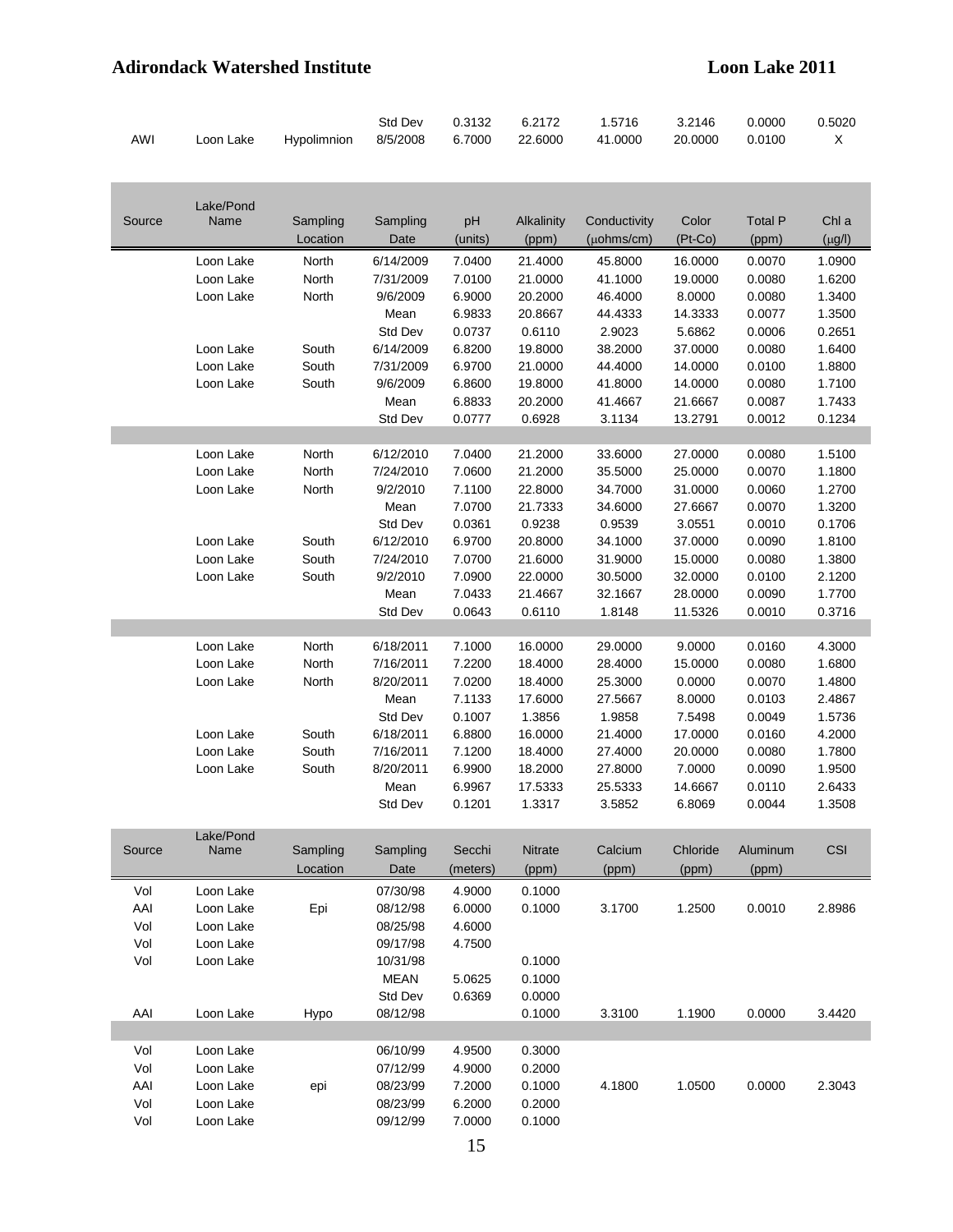| Vol    | Loon Lake |             | 10/16/99    | 4.9000   | 0.1000         |         |          |          |        |
|--------|-----------|-------------|-------------|----------|----------------|---------|----------|----------|--------|
|        |           |             | <b>MEAN</b> | 5.8583   | 0.1667         |         |          |          |        |
|        |           |             | Std Dev     | 1.0846   | 0.0816         |         |          |          |        |
| AAI    | Loon Lake | hypo        | 08/23/99    |          | 0.1000         | 4.3400  | 1.1400   | 0.0010   |        |
|        |           |             |             |          |                |         |          |          |        |
| Vol    | Loon Lake | Vol         | 10/14/2000  | 5.1000   | 0.0000         |         |          |          |        |
|        |           |             |             |          |                |         |          |          |        |
| Vol    | Loon Lake | Vol         | 8/7/2000    | 5.3000   | 0.0000         |         |          |          |        |
| Vol    | Loon Lake | Vol         | 9/13/2000   | 6.2500   | 0.0000         |         |          |          |        |
| Vol    | Loon Lake | Vol         | 7/12/2000   | 5.0000   | 0.0000         |         |          |          |        |
| AAI    | Loon Lake | Epilimnion  | 6/8/2000    |          | 0.1000         | 4.2100  | 1.2700   | 0.0010   | 2.1714 |
| AAI    | Loon Lake | Deephole    | 6/5/2000    | 4.5000   | 0.1000         |         |          |          |        |
|        |           |             | <b>MEAN</b> | 5.2300   | 0.0333         |         |          |          |        |
|        |           |             | Std Dev     | 0.6419   | 0.0516         |         |          |          |        |
| AAI    | Loon Lake | Hypolimnion | 6/8/2000    |          | 0.1000         | 4.2700  | 1.3600   | 0.0030   | 2.6058 |
|        |           |             |             |          |                |         |          |          |        |
| AAI    | Loon Lake | Epilimnion  | 6/15/2001   | 6.7900   | 0.2000         | 4.4400  | 1.3600   | 0.0000   | 2.1700 |
| Vol    | Loon Lake | Deephole    | 6/15/2001   | 6.7900   | 0.1000         |         |          |          |        |
| Vol    | Loon Lake | Deephole    | 8/14/2001   | 6.9000   | 0.0000         |         |          |          |        |
| Vol    | Loon Lake | Deephole    | 9/15/2001   | 6.0000   | 0.1000         |         |          |          |        |
| Vol    | Loon Lake | Deephole    | 10/10/2001  | 4.9500   | 0.1000         |         |          |          |        |
| Vol    | Loon Lake | Deephole    | 7/21/2001   | 5.1000   | 0.1000         |         |          |          |        |
| AAI    | Loon Lake | Hypolimnion | 6/15/2001   |          | 0.2000         | 4.1800  | 1.2900   | 0.0000   | 2.3500 |
|        |           |             | <b>MEAN</b> |          |                |         |          |          |        |
|        |           |             |             | 6.0883   | 0.1000         |         |          |          |        |
|        |           |             | Std Dev     | 0.8859   | 0.0632         |         |          |          |        |
|        |           |             |             |          |                |         |          |          |        |
| AWI    | Loon Lake | Epilimnion  | 5/20/2002   | 2.6000   | 0.1000         | 4.4800  | 1.5000   | 0.0000   | 2.1800 |
| Vol    | Loon Lake | Deephole    | 5/20/2002   | 2.6000   | 0.1000         |         |          |          |        |
| Vol    | Loon Lake | Deephole    | 6/25/2002   | 4.5000   | 0.0000         |         |          |          |        |
| Vol    | Loon Lake | Deephole    | 7/24/2002   | 5.1000   | 0.1000         |         |          |          |        |
| Vol    | Loon Lake | Deephole    | 8/25/2002   | 6.0000   | 0.0000         |         |          |          |        |
| Vol    | Loon Lake | Deephole    | 9/18/2002   | 6.0000   | 0.1000         |         |          |          |        |
| Vol    | Loon Lake | Deephole    | 10/20/2002  | 4.1000   | 0.0000         |         |          |          |        |
|        |           |             | <b>MEAN</b> | 4.4143   | 0.0571         |         |          |          |        |
|        |           |             | Std Dev     | 1.4253   | 0.0535         |         |          |          |        |
| AWI    | Loon Lake | Hypolimnion | 5/20/2002   |          | 0.0000         | 4.4800  | 1.5000   | 0.0010   | 2.1400 |
|        |           |             |             |          |                |         |          |          |        |
| AWI    | Loon Lake | Epilimnion  | 5/30/2003   | 3.6000   | 0.4000         | 3.6600  | 5.0000   | 0.0020   | 2.9400 |
| Vol    | Loon Lake | Deephole    | 5/30/2003   | 3.6000   | 0.5000         |         |          |          |        |
| Vol    | Loon Lake | Deephole    | 6/29/2003   | 4.5000   | 0.1000         |         |          |          |        |
| Vol    | Loon Lake | Deephole    | 7/26/2003   | 6.1000   | 0.1000         |         |          |          |        |
| Vol    | Loon Lake | Deephole    | 8/10/2003   | 6.5000   | 0.0000         |         |          |          |        |
|        | Lake/Pond |             |             |          |                |         |          |          |        |
| Source | Name      | Sampling    | Sampling    | Secchi   | <b>Nitrate</b> | Calcium | Chloride | Aluminum | CSI    |
|        |           | Location    | Date        | (meters) | (ppm)          | (ppm)   | (ppm)    | (ppm)    |        |
| Vol    | Loon Lake | Deephole    | 9/8/2003    | 5.5000   | 0.5000         |         |          |          |        |
|        |           |             | Mean        | 4.9667   | 0.2667         |         |          |          |        |
|        |           |             | Std Dev     | 1.2549   | 0.2251         |         |          |          |        |
|        |           |             |             |          |                |         |          |          |        |
| AWI    | Loon Lake | Hypolimnion | 5/30/2003   | 3.6000   | 0.5000         | 3.8700  | 5.0000   | 0.0000   | 2.8500 |
|        |           |             |             |          |                |         |          |          |        |
|        |           |             |             |          |                |         | 5.0000   |          |        |
| AWI    | Loon Lake | Epilimnion  | 5/28/2004   | 5.2000   | 0.5000         | 3.5200  |          | 0.0000   | 3.3700 |
| Vol    | Loon Lake | Deephole    | 5/28/2004   | 5.0000   | 0.6000         |         |          |          |        |
| Vol    | Loon Lake | Deephole    | 6/30/2004   | 4.5000   | 0.0000         |         |          |          |        |
| Vol    | Loon Lake | Deephole    | 7/25/2004   | 5.1000   | 0.0000         |         |          |          |        |
| Vol    | Loon Lake | Deephole    | 8/28/2004   | 7.0000   | 0.0000         |         |          |          |        |
| Vol    | Loon Lake | Deephole    | 9/18/2004   | 6.5000   | 0.2000         |         |          |          |        |
|        |           |             | Mean        | 5.5500   | 0.2167         |         |          |          |        |
|        |           |             | Std Dev     | 0.9731   | 0.2714         |         |          |          |        |
|        |           |             |             |          |                |         |          |          |        |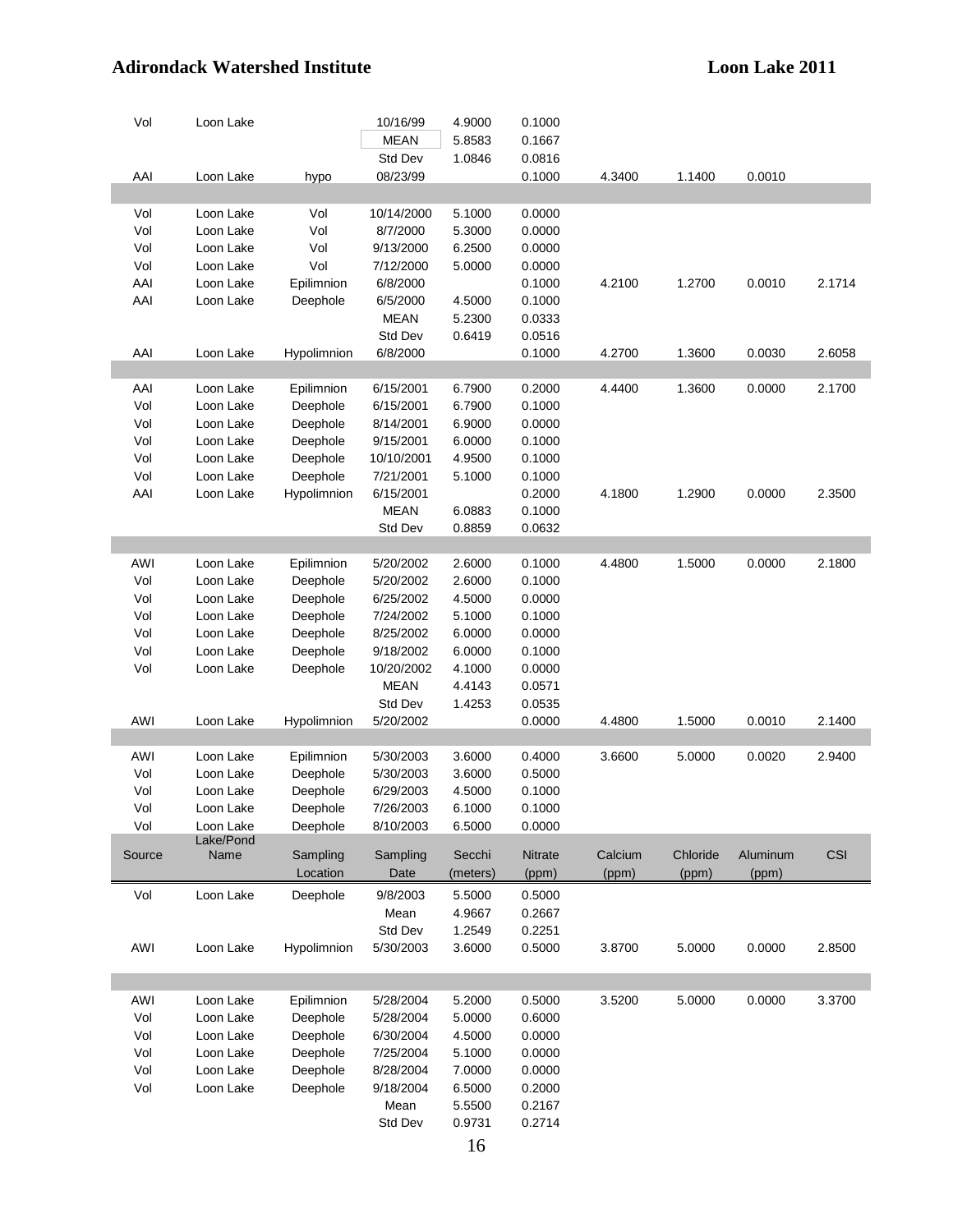| AWI    | Loon Lake | Hypolimnion | 5/28/2004              |                  | 0.5000           | 3.7700  | 3.0000   | 0.0000   | 3.0900 |
|--------|-----------|-------------|------------------------|------------------|------------------|---------|----------|----------|--------|
|        |           |             |                        |                  |                  |         |          |          |        |
| AWI    | Loon Lake | Epilimnion  | 5/30/2005              | 5.5000           | 0.1000           | 4.2900  | 10.0000  | 0.0000   | #REF!  |
| Vol    | Loon Lake | Deephole    | 5/30/2005              | 5.5000           | 0.1000           |         |          |          |        |
| Vol    | Loon Lake | Deephole    | 7/2/2005               | 6.5000           | 0.0000           |         |          |          |        |
| Vol    | Loon Lake | Deephole    | 7/30/2005              | 6.8000           | 0.1000           |         |          |          |        |
| Vol    | Loon Lake | Deephole    | 9/5/2005               | 6.8000           | 0.2000           |         |          |          |        |
| Vol    | Loon Lake | Deephole    | 10/15/2005             | 5.0000           | 0.1000           |         |          |          |        |
|        |           |             | Mean<br>Std Dev        | 6.0167<br>0.7782 | 0.1000<br>0.0632 |         |          |          |        |
| AWI    | Loon Lake | Hypolimnion | 5/30/2005              |                  | 0.1000           | 4.2700  | 8.0000   | 0.0030   | #REF!  |
|        |           |             |                        |                  |                  |         |          |          |        |
| Vol    | Loon Lake | Deephole    | 6/24/2006              | 5.4000           | 0.1100           |         |          |          |        |
| Vol    | Loon Lake | Deephole    | 7/16/2006              | 6.1000           | 0.0900           |         |          |          |        |
| Vol    | Loon Lake | Deephole    | 8/14/2006              | 6.2000           | 0.1000           |         |          |          |        |
| Vol    | Loon Lake | Deephole    | 9/17/2006              | 6.4000           | 0.0800           |         |          |          |        |
| Vol    | Loon Lake | Deephole    | 9/30/2006              | 5.8000           | 0.0800           |         |          |          |        |
|        |           |             | Mean                   | 5.9800           | 0.0920           |         |          |          |        |
|        |           |             | Std Dev                | 0.3899           | 0.0130           |         |          |          |        |
|        |           |             |                        |                  |                  |         |          |          |        |
| Vol    | Loon Lake | Deephole    | 5/26/2007              | 5.2000           | 0.0000           |         |          |          |        |
| Vol    | Loon Lake | Deephole    | 6/30/2007              | 6.5000           | 0.1000           |         |          |          |        |
| Vol    | Loon Lake | Deephole    | 7/22/2007              | 6.7000           | 0.0000<br>0.1000 |         |          |          |        |
| Vol    | Loon Lake | Deephole    | 8/12/2007<br>9/28/2007 | 6.4000           |                  |         |          |          |        |
| Vol    | Loon Lake | Deephole    | Mean                   | 6.6000<br>6.2800 | 0.0000<br>0.0400 |         |          |          |        |
|        |           |             | Std Dev                | 0.6140           | 0.0548           |         |          |          |        |
|        |           |             |                        |                  |                  |         |          |          |        |
| AWI    | Loon Lake | Epilimnion  | 8/5/2008               | 5.5000           | 0.0000           | 4.3100  | 4.8000   | 0.0090   | 2.6000 |
|        | Loon Lake | North       | 6/8/2008               | 5.2000           | 0.0000           |         |          |          |        |
|        | Loon Lake | North       | 7/6/2008               | 6.1000           | 0.1000           |         |          |          |        |
|        | Loon Lake | North       | 8/31/2008              | 5.3000           | 0.0000           |         |          |          |        |
|        |           |             | Mean                   | 5.5333           | 0.0333           |         |          |          |        |
|        |           |             | Std Dev                | 0.4933           | 0.0577           |         |          |          |        |
|        | Loon Lake | South       | 6/8/2008               | 4.5000           | 0.0000           |         |          |          |        |
|        | Loon Lake | South       | 7/6/2008               | 5.4000           | 0.1000           |         |          |          |        |
|        | Loon Lake | South       | 8/31/2008              | 6.7000           | 0.0000           |         |          |          |        |
|        |           |             | Mean                   | 5.5333           | 0.0333           |         |          |          |        |
|        |           |             | Std Dev                | 1.1060           | 0.0577           |         |          |          |        |
| AWI    | Loon Lake | Hypolimnion | 8/5/2008               | Х                | 0.3000           | 4.4600  | 4.8000   | 0.0070   |        |
|        |           |             |                        |                  |                  |         |          |          |        |
|        |           |             |                        |                  |                  |         |          |          |        |
|        | Lake/Pond |             |                        |                  |                  |         |          |          |        |
| Source | Name      | Sampling    | Sampling               | Secchi           | Nitrate          | Calcium | Chloride | Aluminum | CSI    |
|        |           | Location    | Date                   | (meters)         | (ppm)            | (ppm)   | (ppm)    | (ppm)    |        |
|        | Loon Lake | North       | 6/14/2009              | 7.8000           | 0.1000           | 4.5700  | 5.0000   | 0.0000   | 2.3000 |
|        | Loon Lake | North       | 7/31/2009              | 6.6000           | 0.1000           |         |          |          |        |
|        | Loon Lake | North       | 9/6/2009               | 7.0000           | 0.1000           |         |          |          |        |
|        |           |             | Mean                   | 7.1333           | 0.1000           |         |          |          |        |
|        |           |             | Std Dev                | 0.6110           | 0.0000           |         |          |          |        |
|        | Loon Lake | South       | 6/14/2009              | 6.6000           | 0.1000           | 4.3900  | 4.0000   | 0.0000   | 2.5000 |
|        | Loon Lake | South       | 7/31/2009              | 5.4000           | 0.1000           |         |          |          |        |
|        | Loon Lake | South       | 9/6/2009               | 6.4000           | 0.0000           |         |          |          |        |
|        |           |             | Mean                   | 6.1333           | 0.0667           |         |          |          |        |
|        |           |             |                        |                  | 0.0577           |         |          |          |        |
|        |           |             | Std Dev                | 0.6429           |                  |         |          |          |        |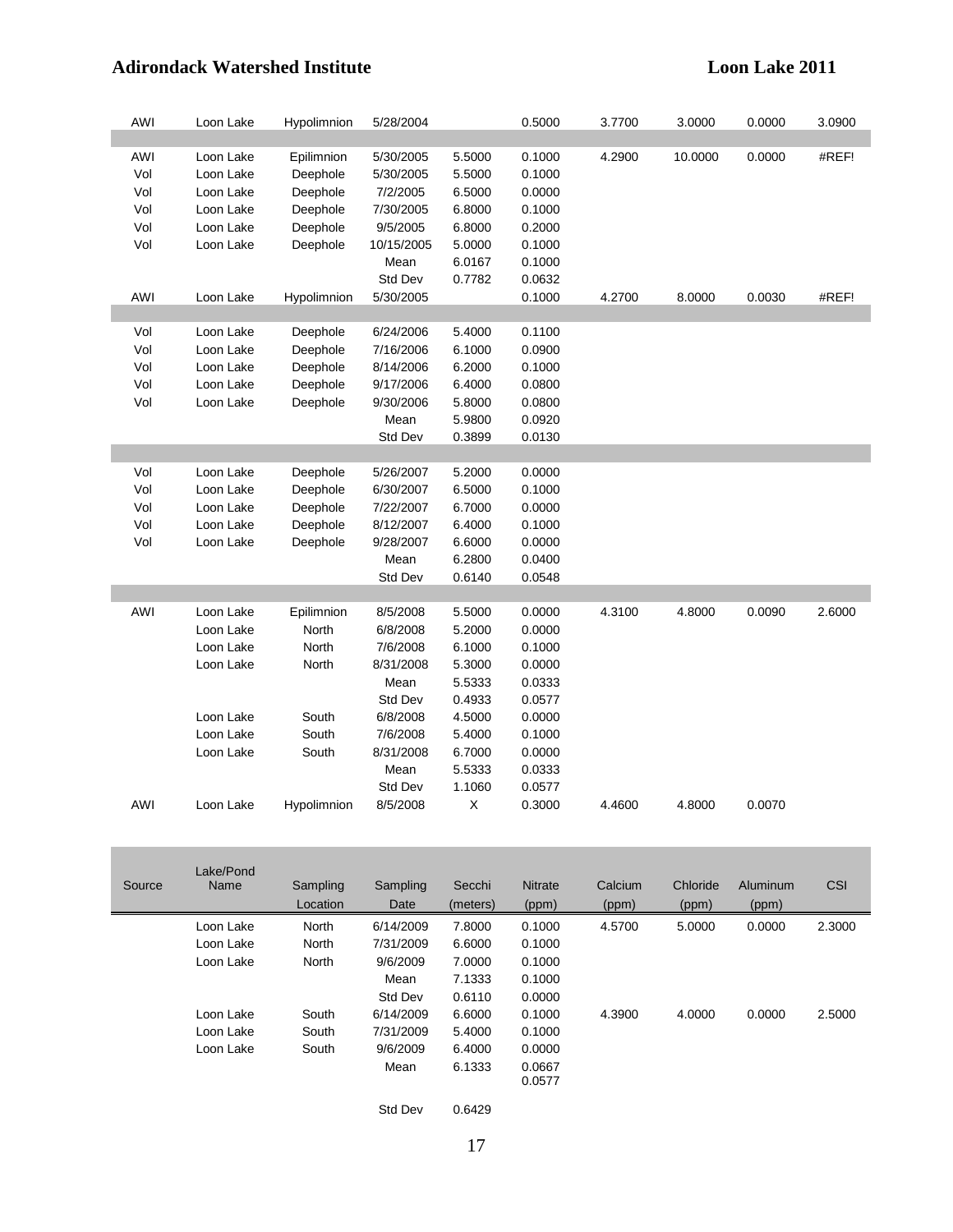|        | Lake/Pond |          |           |          |                |         |          |          |            |
|--------|-----------|----------|-----------|----------|----------------|---------|----------|----------|------------|
| Source | Name      | Sampling | Sampling  | Secchi   | <b>Nitrate</b> | Calcium | Chloride | Aluminum | <b>CSI</b> |
|        |           | Location | Date      | (meters) | (ppm)          | (ppm)   | (ppm)    | (ppm)    |            |
|        | Loon Lake | North    | 6/12/2010 | 6.0000   | 0.2000         | 4.2100  | 5.9100   | 0.0100   |            |
|        | Loon Lake | North    | 7/24/2010 | 6.8000   | 0.2100         | 4.1400  | 6.2600   | 0.0200   |            |
|        | Loon Lake | North    | 9/2/2010  | 6.6000   | 0.2100         | 4.2700  | 6.1000   | 0.0200   |            |
|        |           |          | Mean      | 6.4667   | 0.2067         | 4.2067  | 6.0900   | 0.0167   |            |
|        |           |          | Std Dev   | 0.4163   | 0.0058         | 0.0651  | 0.1752   | 0.0058   |            |
|        | Loon Lake | South    | 6/12/2010 | 5.3000   | 0.2000         | 4.1100  | 4.8600   | 0.0200   |            |
|        | Loon Lake | South    | 7/24/2010 | 6.2000   | 0.0400         | 4.1800  | 4.1800   | 0.0200   |            |
|        | Loon Lake | South    | 9/2/2010  | 5.0000   | 0.2100         | 4.3100  | 5.8400   | 0.0200   |            |
|        |           |          | Mean      | 5.5000   | 0.1500         | 4.2000  | 4.9600   | 0.0200   |            |
|        |           |          | Std Dev   | 0.6245   | 0.0954         | 0.1015  | 0.8345   | 0.0000   |            |
|        |           |          |           |          |                |         |          |          |            |
|        | Loon Lake | North    | 6/18/2011 | 3.8000   | 0.1610         | 3.3700  | 3.0700   | 0.1700   |            |
|        | Loon Lake | North    | 7/16/2011 | 6.1000   | 0.2020         | 2.9900  | 3.2300   | 0.1700   |            |
|        | Loon Lake | North    | 8/20/2011 | 6.3000   | 0.1820         | 3.2600  | 3.1000   | 0.1400   |            |
|        |           |          | Mean      | 5.4000   | 0.1817         | 3.2067  | 3.1333   | 0.1600   |            |
|        |           |          | Std Dev   | 1.3892   | 0.0205         | 0.1955  | 0.0850   | 0.0173   |            |
|        | Loon Lake | South    | 6/18/2011 | 3.8000   | 0.1820         | 3.2900  | 2.8800   | 0.1400   |            |
|        | Loon Lake | South    | 7/16/2011 | 5.8000   | 0.1690         | 3.1600  | 3.2100   | 0.1600   |            |
|        | Loon Lake | South    | 8/20/2011 | 5.3000   | 0.1830         | 3.3400  | 3.0600   | 0.1400   |            |
|        |           |          | Mean      | 4.9667   | 0.1780         | 3.2633  | 3.0500   | 0.1467   |            |
|        |           |          | Std Dev   | 1.0408   | 0.0078         | 0.0929  | 0.1652   | 0.0115   |            |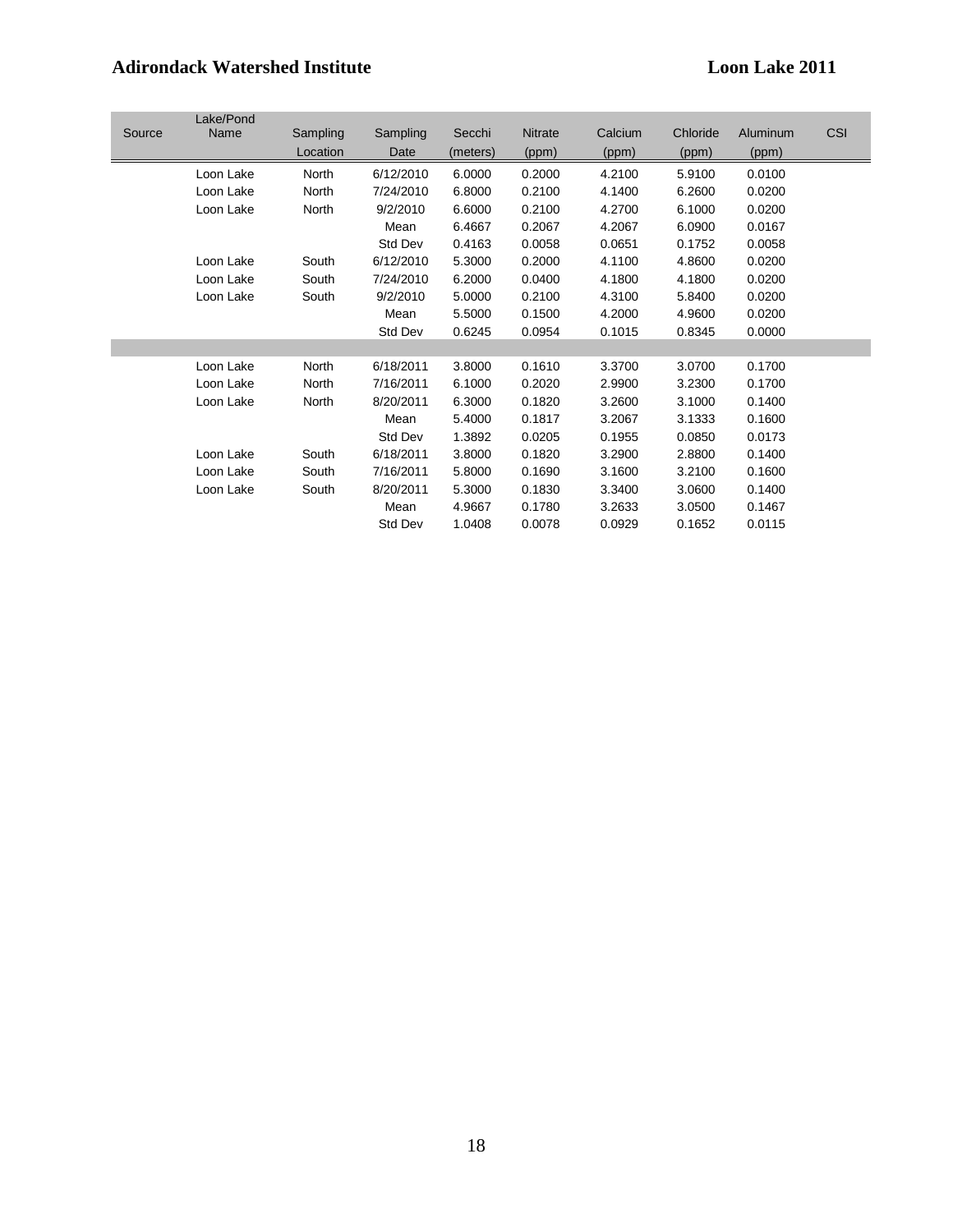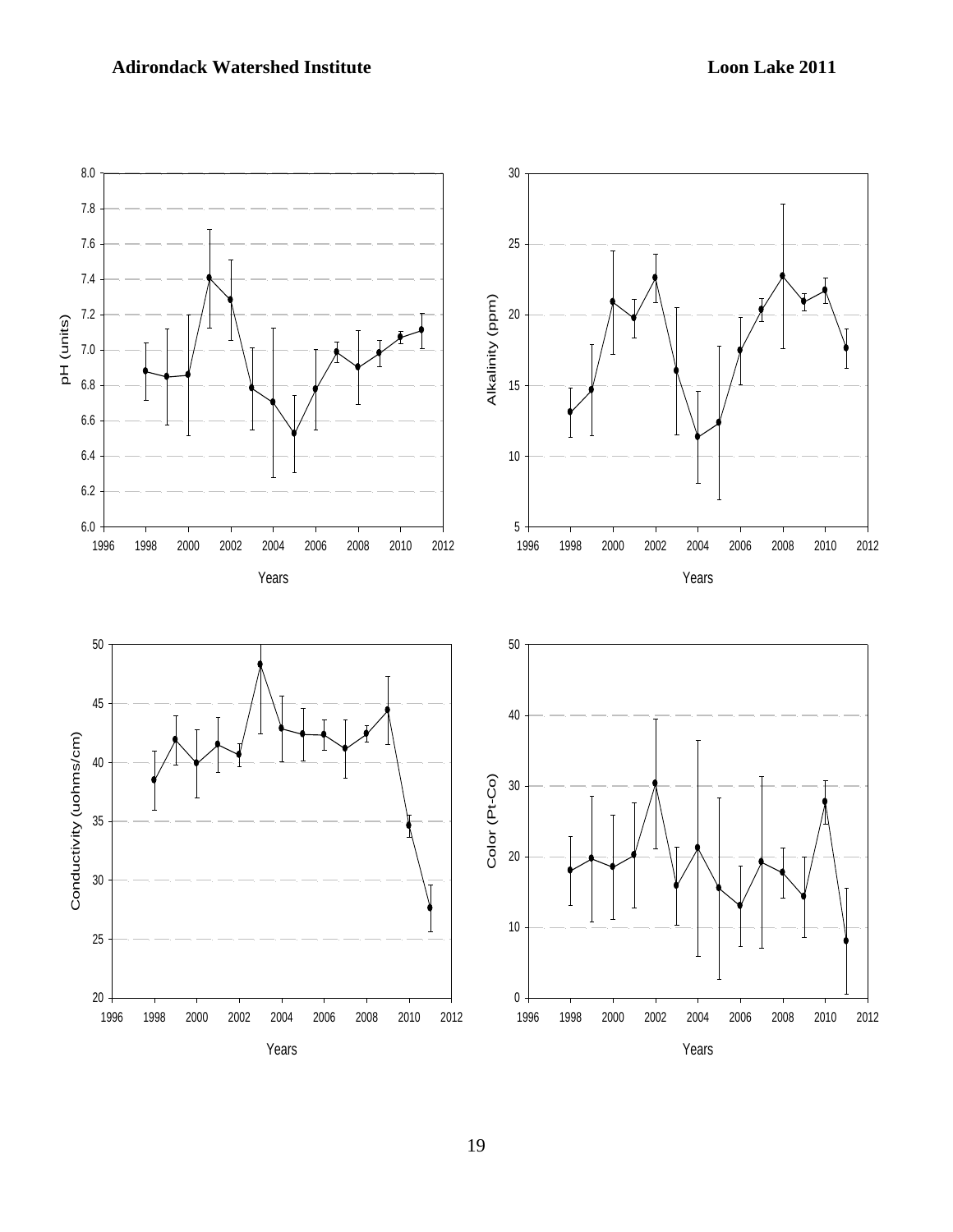